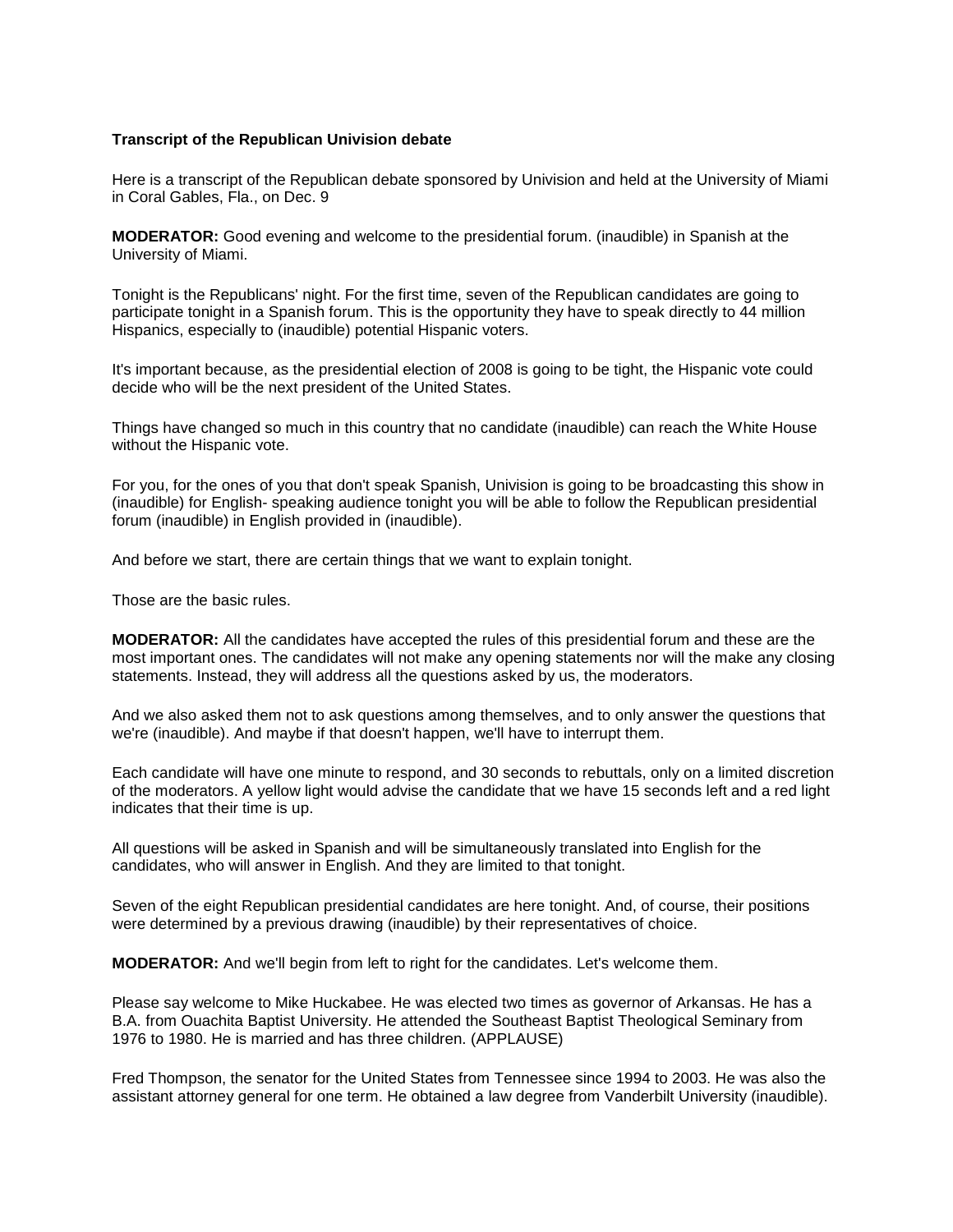Thank you for coming.

Mitt Romney was the governor of Massachusetts between 2003 and 2007. He was also the executive director of the Winter Olympics that were in Salt Lake City. He also (inaudible) university. He is married and has five children and 10 grandchildren. (APPLAUSE)

Rudy Giuliani was Mayor of New York City for eight years. He also was an assistant U.S. attorney for the Southern District. He obtained a law degree from New York University. He is married and has three children. (APPLAUSE)

Ron Paul is a Texas Representative. He has been elected six times. He practiced as an OB/GYN for almost 30 years. He obtained his medical degree at Duke University. He is married and has five children and 17 grandchildren. (APPLAUSE)

John McCain is a Senator for the United States from Arizona since 1986. He also was a federal representative for four years for that same state. He has a bachelor's degree from the United States Military Academy.

Thank you for coming. He is married and has seven children and four grandchildren. (APPLAUSE)

**MODERATOR:** Well, we want to thank all the candidates that are participating in this forum. Thank you so much for coming. And, of course, on behalf of all the millions of Hispanics and Latin Americans who are watching us tonight, we want to thank you. And let's start with a question.

**MODERATOR:** Precisely, we're going to start with one question for several of the candidates. The first one's for Mayor Giuliani. The first one is, President Bush obtained more than 40 percent of the Hispanic vote in 2004. I'm talking about Hispanic votes. But in the Congressional elections last year, only 30 percent of Hispanics voted Republican. So the question is: To what do you attribute the declining of support among Hispanics to Republicans?

**GIULIANI:** That's the whole idea of being here, and it's the whole idea of reaching out to the entire country. I think I understand in great depth the importance of the Hispanic vote. I think it helped elect me mayor of New York City on two occasions.

And I realize the complexity and the diversity of the Hispanic community. It's very important. Very important to the present and the future of this country.

I approach the Hispanic community the same way I do all communities. I think if you want to be president of the United States, the purpose of being president of the United States is to create a better future, a brighter future, more safety, more prosperity, more jobs, better education.

These are the things that Hispanics are looking for in the next president of the United States. In short, they're looking for leadership and somebody who can handle, if we have to handle a crisis, and I think that I've demonstrated that.

**MODERATOR:** The next question is for Governor Romney. The same thing: Why has the Hispanic support for Republicans declined?

**ROMNEY:** You know, I think Republicans went to Washington with the expectations of the whole world that we would change Washington. And in many respects, as has been said by many people, Washington changed Republicans. And when Republicans act like Democrats, America loses.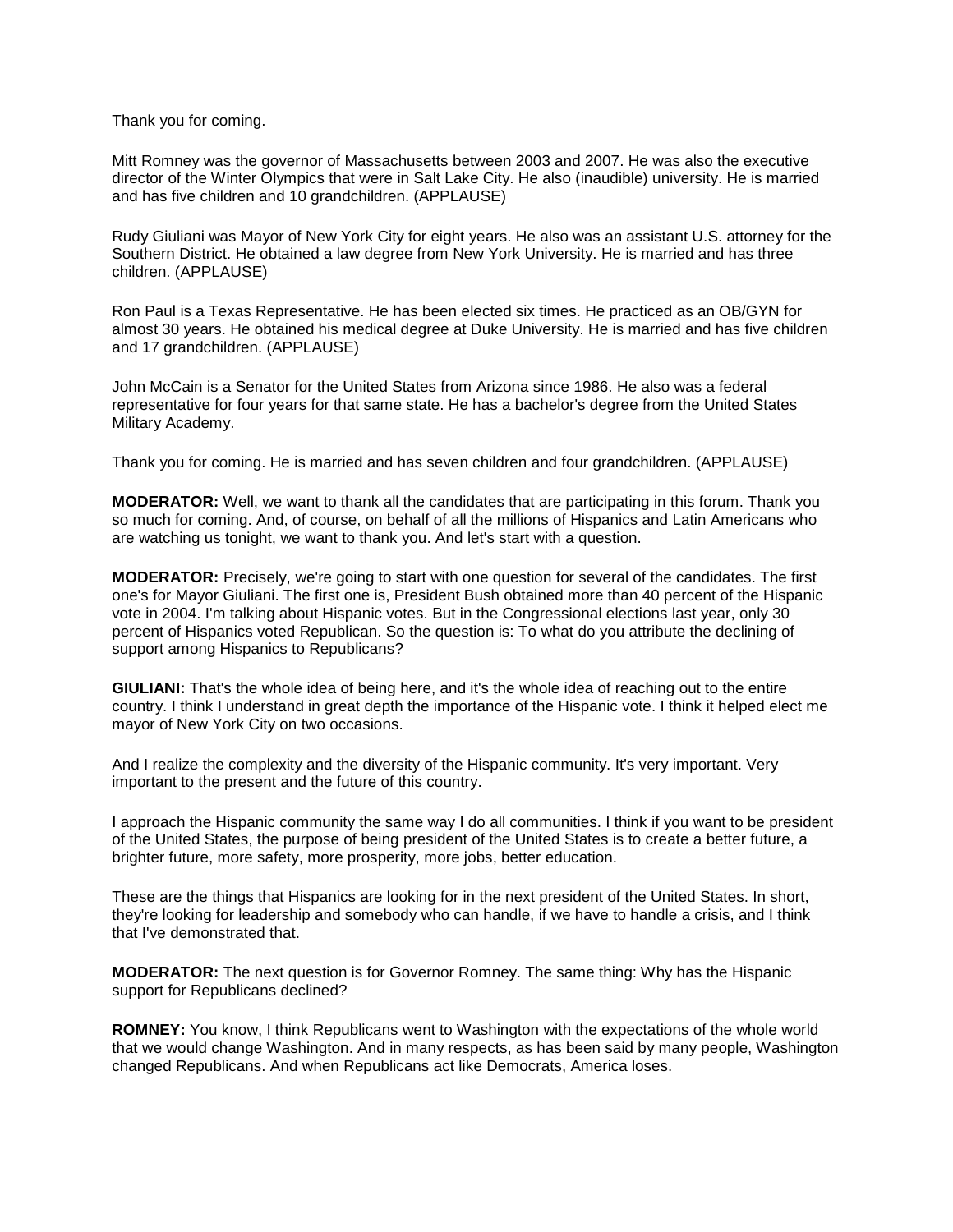Republicans spent too much money, and we let down our ethical standards. And so, Hispanics, along with other people in this country, want to see change.

I (inaudible) the Republican Party can connect with Hispanic voters, like other Americans, because there are some peculiar connections between our party and the Hispanic people.

One, Hispanic Americans serve in the military and care about our military. We salute them for their service right now. And we'll strengthen the military. If I'm president, I'm going to add at least 100,000 troops to our military.

Secondly, Hispanic Americans are entrepreneurs and business people. And I know how to build our economy. I'm going to keep our taxes down and make sure that our economy grows and thrives.

And, third, Hispanic Americans are family-oriented and people of faith. I'm going to strengthen America's families. And so my platform, this Republican platform, connects with Spanish -- Hispanic Americans from across the country. (APPLAUSE)

**MODERATOR:** Governor Huckabee, how do you explain the decline of support to Republicans by Hispanics?

**HUCKABEE:** I think Hispanics want the same thing everybody wants. They want jobs. They want education. They want to know that they're going to be able to live with freedom. If the Republicans only got 30 percent of the vote, somehow we didn't do a very good job of communicating that that's what we would provide in terms of opportunity and fairness.

It says more about our party and our need to reach out thank it does about than it does about the Hispanic population of this country. If we're really serious about truly saying we want more than 30 percent of the vote, then as we look at issues like education we'll understand that while the dropout rate from high school is 30 percent among all populations, it's 50 percent among Hispanics.

We've got to change that by creating personalized education that focuses on perpetuating what's good for students, not just making what's good for the school.

There's also issues and disparities between diabetes and other issues of health.

So I think, if our policies reflect lifting people up, we'll get the vote. (APPLAUSE)

**MODERATOR:** Thank you very much.

Senator McCain, how do you explain that decrease in support for the Republicans?

**McCAIN:** First of all, could I mention that I've been proud to represent a state in the United States Senate that has a very large Hispanic population. It's a border state. I've been honored to have as much as 70 percent of the Hispanic vote when I was re-elected last time.

I've been honored by Hispanic organizations. And I understand these issues and the challenges that they face. And I'm proud to have developed the relationship that I have with the Hispanic community in my state and in this country.

I'll give you some straight talk. I think some of the rhetoric that many Hispanics hear about illegal immigration makes some of them believe that we are not in favor nor seek the support of Hispanic citizens in this country. (APPLAUSE)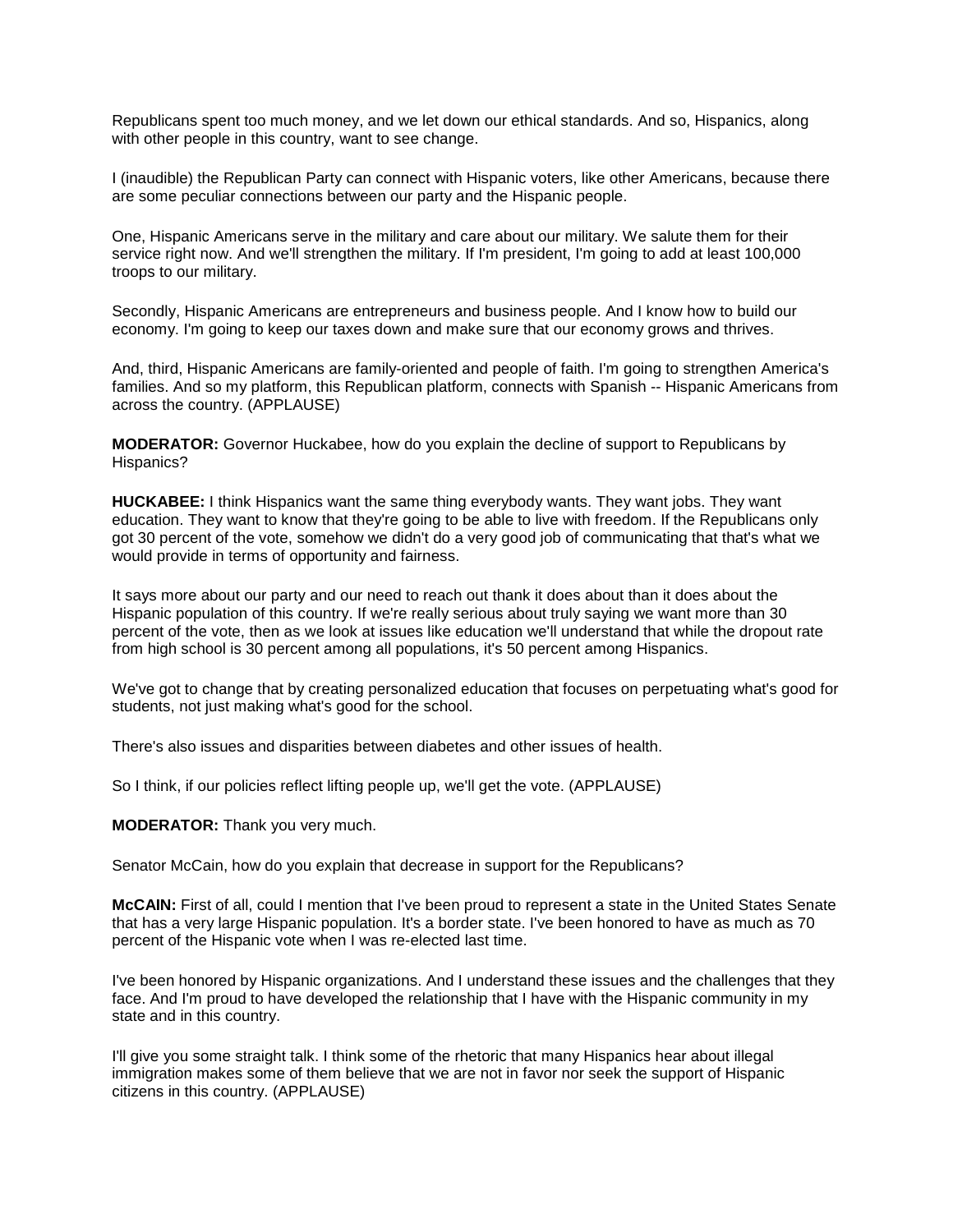Hispanics are pro-small business, they are pro-life, they are pro-religion, they are pro-less regulation, proless spending, pro- military, they're serving in incredible numbers in Iraq as we speak today. I had the opportunity of visiting with many of them...

**MODERATOR:** Thank you, Senator.

**McCAIN:** ... over Thanksgiving. We can not only regain, but we can get a majority support of Hispanics in America for our party.

**MODERATOR:** Thank you, Senator. (APPLAUSE)

Senator Thompson, in a recent survey from Pew Hispanic Center, published this past week, only 23 percent of Hispanics favor the Republican Party. What are you going to do -- what can you offer to recover the lost ground among Hispanics?

**THOMPSON:** Well, I think that we do share a lot in this country, whether we're Hispanic or whether we are not Hispanic. I think we have some of the basic values. I think Republicans got away from those values.

You talked about Congress a minute ago. Congress' record rating with the American people is at an alltime low. It's not just in the Hispanic community. It's in the other communities that traditionally supported us. We were too often affiliated with matters of corruption in the United States Congress. We are spending the next generation's money, those yet to be born. We are spending their money, with no restraint.

We need to stand up for the values that we are supposed to believe in. We need to stand up for a strong national defense. We need to stand up for judges who will obey the law and follow the law, instead of making it up as it goes along, and we need to stand strong for issues of pro-life, and support traditional values that are important to our families. This is very important to Hispanics as well as non-Hispanics. (APPLAUSE)

**MODERATOR:** Congressman Hunter, I want to ask you the same question. How are you going to think (inaudible) you're going to recover the lost ground among Hispanics?

**HUNTER:** Well, you know what? I understand.

I talked to Donna Shalala, and she said actually a number of young people are going to register to vote tonight, and I want them to register for our party, for the Republican Party.

And I'll tell you a great reason to be a Republican. And it's a story that's told 90 miles away and 1,500 miles away, because 90 miles away, in 1961, the Cuban freedom fighters fought on the beach in Cuba against Castro's forces.

And a Democrat administration let their aircraft carrier sit there, while those freedom fighters were machine-gunned, because they felt there was too much pressure coming from the United Nations -- either machine-gunned or captured.

Many years later, 1,500 miles away, in a little place called El Salvador, a Republican president, Ronald Reagan, provided that little shield around that government, while they stood up and had free elections and brought freedom to El Salvador.

It's a story of two parties. It's a story of the party of freedom. That's the Republican party. That's why I would register Republican and support our party this year. (APPLAUSE)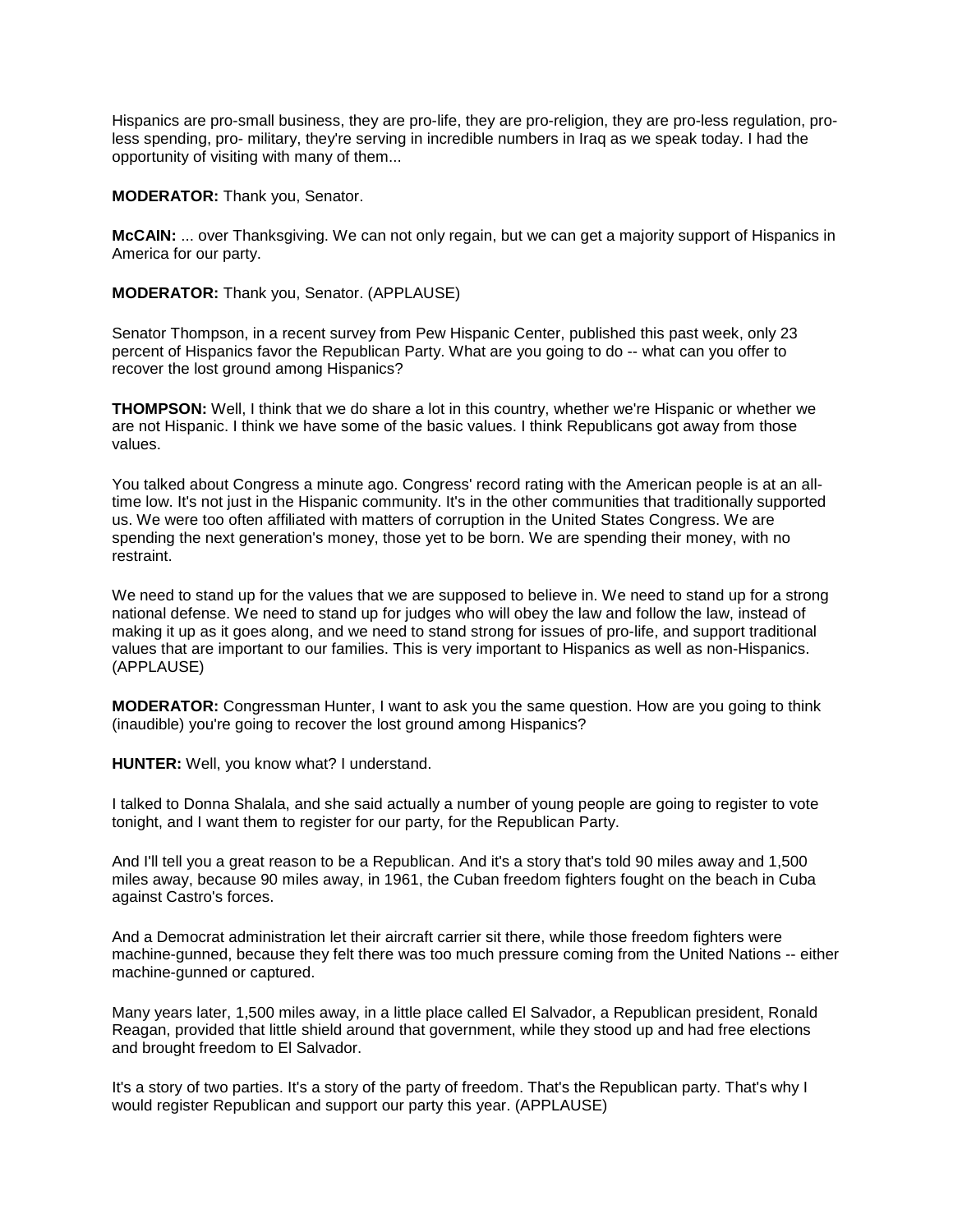**MODERATOR:** Senator Paul, the same question: The Republican Party lost some ground. Only 23 percent support their party. What are you going to do to recover the lost ground?

**PAUL:** You know, if anybody votes for the Republican Party, they're voting for conservative values. They're voting for less government, not more government.

In the last seven years, we've gotten a lot more government.

You know, in the year 2000, we ran on a pro-peace policy. We were condemning Clinton for warmongering, for nation-building and policing the world.

And we did exactly the opposite. Now we're mired down in the Middle East.

And Hispanics, like all Americans, are tired of it. They're pro-peace. America should be pro-peace, not pro-war.

The war has created so much expenditures. We're spending our money overseas instead of here. We're neglecting our needs here. We're bombing and building bridges overseas and we're neglecting our bridges here at home.

Hispanics, like everybody else, want change in our foreign policy. They want change with our budget. We're support to be the fiscal conservatives. We're not. So they leave the party, just like everybody else. This is why we lost the election last year, is because we didn't stand by our principles of pro-peace and pro-liberty and pro-America.

**MODERATOR:** Governor Romney, (inaudible) to be here and (inaudible). Do you think that you're taking a risk to come here to lose support from the more conservative base in your party?

**ROMNEY:** I don't think so at all. I think Americans across the country of all ethnicities recognize that we are a great, pluralistic society. That statue you have on the screen behind us, that light that shine out for the entire world said, This is an unusual land. This is a land that welcomes people of all backgrounds, of all ethnicities, of all nations; welcomes them here to this great land. (APPLAUSE)

And she said that God gave to the individual certain inalienable rights. And that changed the relationship between the state and the citizen.

It said that the citizen was the sovereign and the state was not. And that changed the entire world. People came here for opportunity. And our party is a party of opportunity. We stand for strength in our home. We stand for strength in our economy. We stand for strength in our military, so we defend our values, and so of course Republicans are going to come and speak to Hispanic Americans in the language they understand best, so we can get their votes and they can understand that we are the party of strength and the party of freedom.

**MODERATOR:** Mayor Giuliani, I heard you laughing when this question was asked. What's your answer?

**GIULIANI:** Don't see any risk at all in coming before a Hispanic audience. Hispanic Americans are Americans, just as much as all other Americans. They have the same values, the same interests.

I learned that being mayor I think of the largest Hispanic city maybe not in the hemisphere, but in the United States, and a Hispanic city of great diversity and great strength. And what I learned is, we have very common values. Hispanics have a tremendous interest in giving more freedom back to people, giving more people -- giving people more of a chance to decide on the education of their child.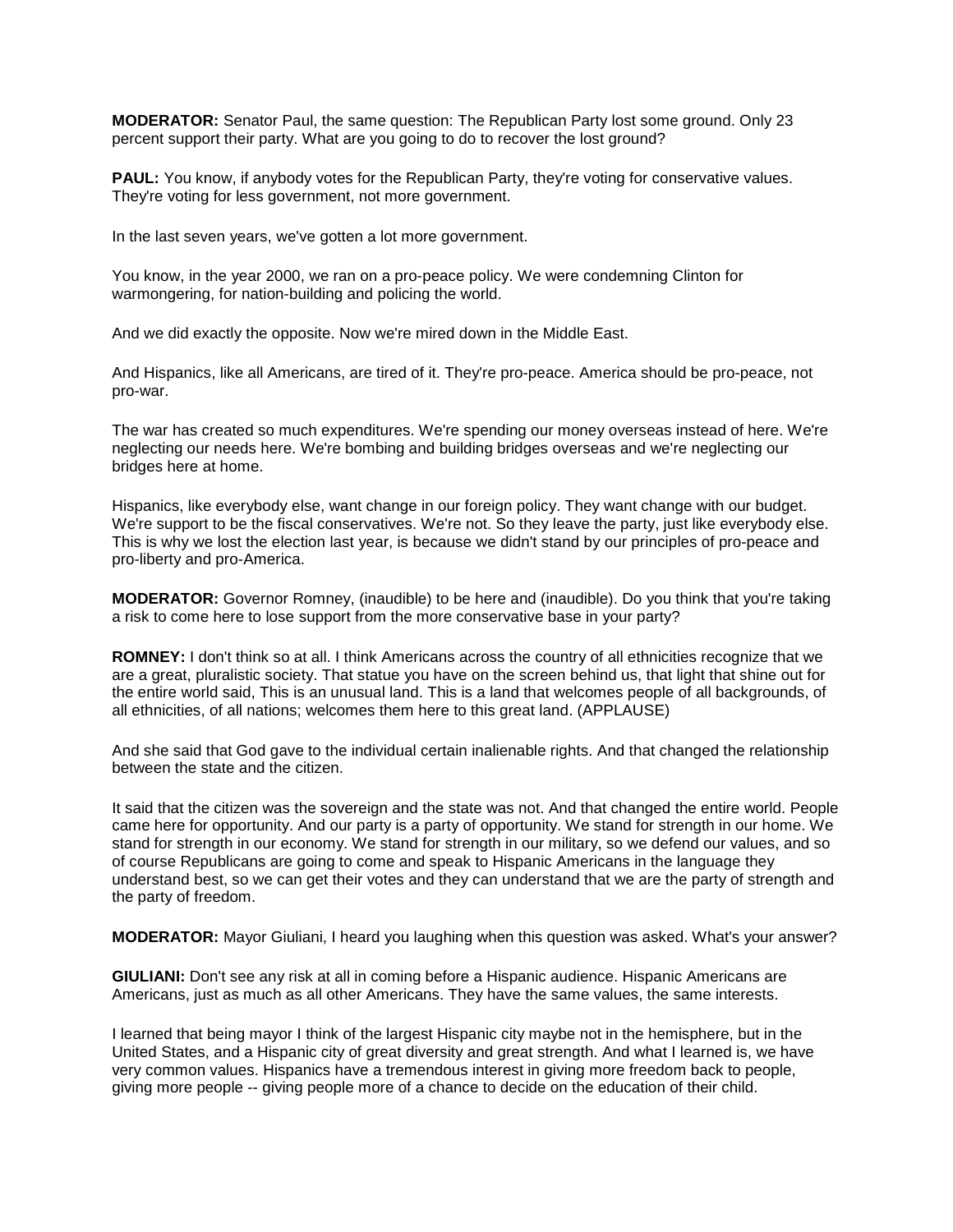That's why I think school choice would be a very good thing to do for Hispanics, for Hispanic parents, for all parents. The decision on where the child goes to school should primarily be made by the parent, and the parent should decide what school the child goes to, not the government bureaucrat.

That's one of many, many things that really unites what Hispanics want and need and what all parents want and need, which is more control over their child's education. And that's something that I would fight very hard to bring about.

**MODERATOR:** Governor Huckabee, is there a risk standing up here (inaudible)?

**HUCKABEE:** Well, I think the great risk is not so much that we would come. The far greater risk is if we didn't. And it's not just that we would offend or perhaps insult the Hispanic audience of this country. I think it would insult our own party. It would insult every voter in this country.

To act like that somehow we've become so arrogant that there's any segment of our population that we're either afraid to speak to, hear their questions, or somehow that we don't think that they're as important as another group. And it's why I think whether it's an African American audience, a Hispanic audience, a union audience, as Republicans, we ought to be more than willing to sit down, even with people with whom we might know there are disagreements.

And I think, frankly, it's important for us to be here. It's important that you gave us this opportunity. And I want to say thanks for letting us have this audience on Univision. (APPLAUSE)

**MODERATOR:** Tonight, your answers are being translated into Spanish, interpreted (inaudible). Thirtyone million people in the United States speak Spanish here. The census shows that. We're going to start with Senator McCain. Do you think that there would be a value -- a practical value of making

English the official language in this country?

**McCAIN:** I think the most practical value is to make English used by all Americans and all citizens, and all who come here. The only way... (APPLAUSE)

The only way we move up the economic ladder from the bottom rung is to know English. And I would emphasize the importance of every person who comes to this country to become a citizen and enjoy its liberties and beauty is to learn English. And I will do everything I can to help them do that. (APPLAUSE)

**MODERATOR:** Congressman Paul, what would be the practical value of English as an official language?

**PAUL:** Well, it's practical because we can all understand each other. I sometimes think that those who attack bilingualism sometimes are jealous, and we feel inferior, because we're not capable.

But we should have one language. But we, as federal officials, as a congressman or a president, we only have authority over the federal government. So I think all federal things should be in English. But when it comes to bilingualism in schools or the states, under our Constitution, it really is permissible.

And the states can decide that. But under the conditions that we have today, I think it is good and proper to have one language, which would be English, for all legal matters at the national level. But this doesn't preclude bilingualism or whatever in private use or in education or in local government. (APPLAUSE)

**MODERATOR:** The next question comes from our users of the Web page of Univision that come; 85 percent of the questions posted by the users were regarding immigration.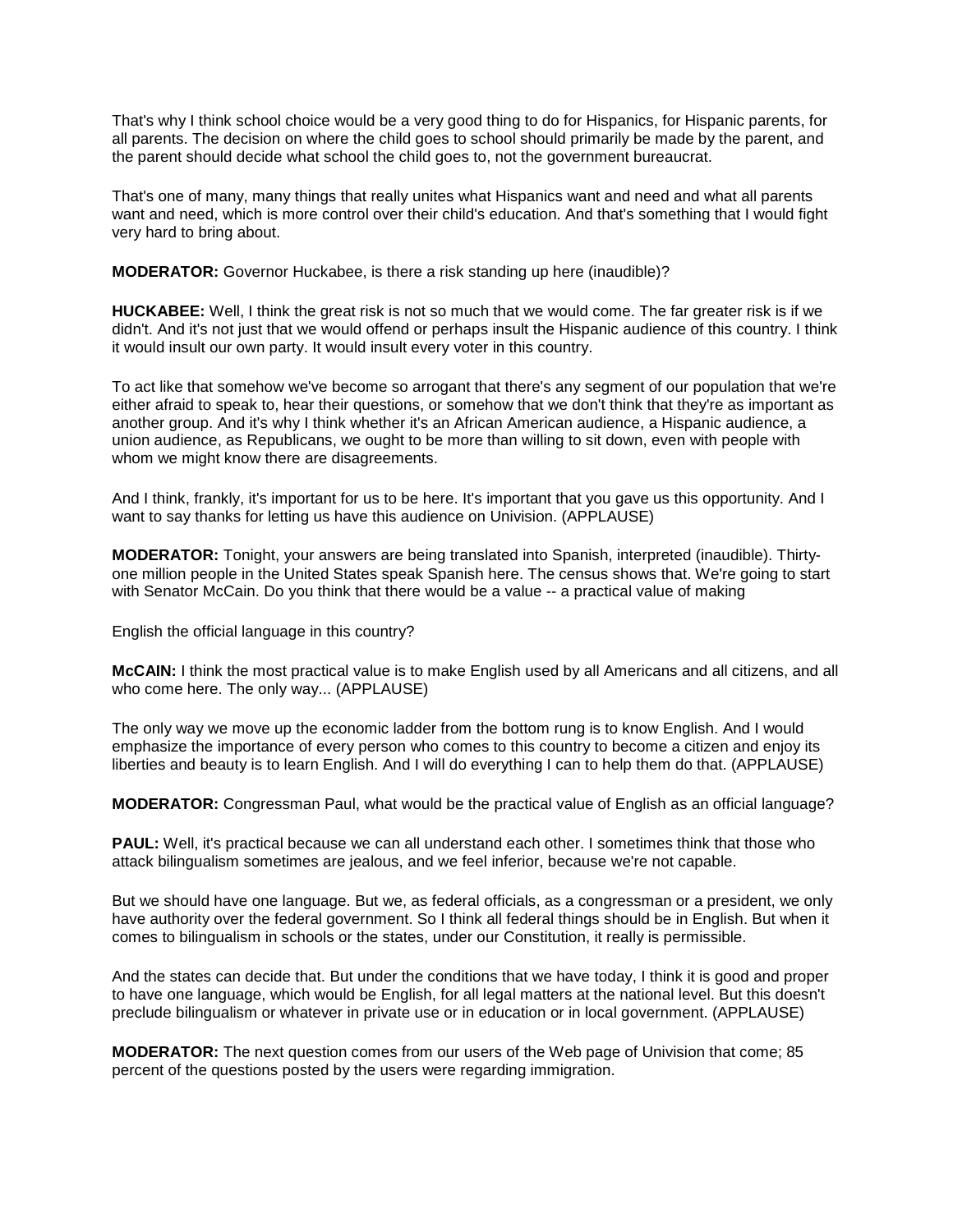Some of you -- that's a question for one user -- some of you oppose reform paving the way to granting undocumented aliens legal status. What do you think should be done with the 12 millions of undocumented aliens that live in the United States?

We're going to start with Mayor Giuliani.

**GIULIANI:** The first thing that has to be done is we have to end illegal immigration. If we don't end illegal immigration, we're really going to risk legal immigration. We should end illegal immigration at the border, because it can't be really dealt with internally.

We should do it by having a fence, a technological fence, as well as a physical fence, but the technological fence is more important. It should be used to alert the Border Patrol of the people coming to the border, and we should stop people from coming in.

Then we should have a tamper-proof ID card that everybody can get who wants to come into the United States legally. We should accomplish that.

When we accomplish that, when we have control of our borders, when we preserve the legality of immigration, we can then turn to the people that are here. We can have them get the tamper-proof ID card. The people that come forward can sign up. They can pay taxes, and then the people who don't are the people who are really the cause of concern. Those people should be expelled from the United States if they don't already leave.

But the people who want to come forward should be allowed to come forward. But we can't do that until we control legal immigration. Otherwise the illegal problem will increase dramatically. And I think that's something that we've all learned by traveling around the country over the last year, two years, and looking at this. So you have to end illegal immigration, or certainly get substantial control over it, and then you can move forward with sensible resolutions to the people that are here.

**MODERATOR:** Thank you, Mayor. (APPLAUSE)

**MODERATOR:** Governor Huckabee, what to do with the 12 million of undocumented that already live in the United States?

**HUCKABEE:** Well, I agree with the mayor that the first step is a secure border, because otherwise nothing really matters.

But I do think the pathway has to include people going to the back, not the front of the line. There can't be an amnesty policy, because that's an insult to all the people who waited, sometimes, ridiculously, for years, just to be able to make the transition here.

I think a reasonable window of time in which a person would go back to the native country, start the process, but the real challenge is that our government, which has failed miserably in all of this -- it's got to get its act together.

If you can get an American Express card in two weeks, it shouldn't take seven years to get a work permit to come to this country in order to work on a farm. (APPLAUSE)

So if our government is incapable of making that process in that length of time, then we should do it in a way to outsource it.

And here's why: When people come to this country, they shouldn't fear. They shouldn't live in hiding. They ought to have their heads up, because the one thing about being an American is, we believe every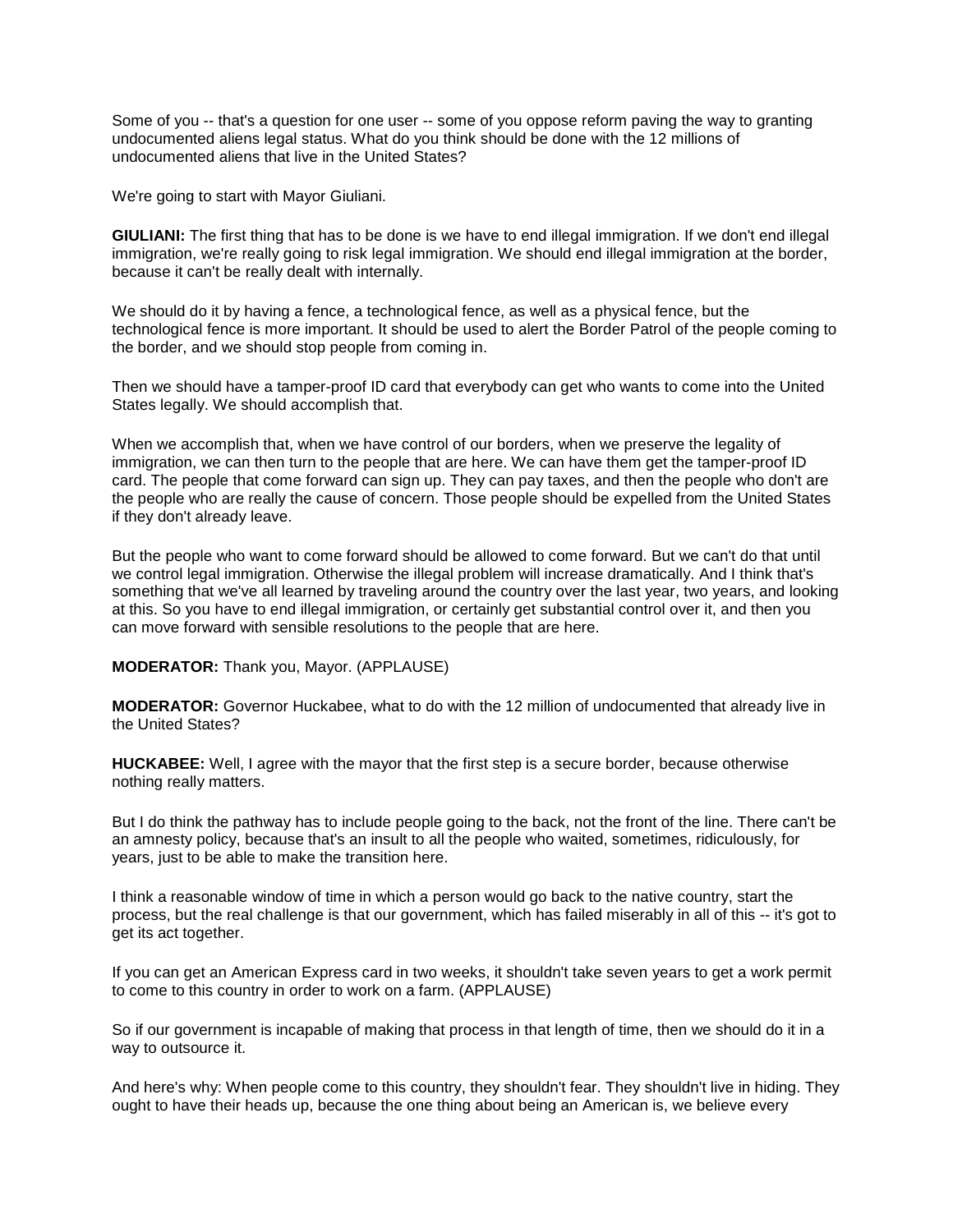person ought to have his or her head up and proud, and nobody should have to be in hiding because they're illegal when our government ought to make it so that people can reasonably come here in a legal fashion. (APPLAUSE)

**MODERATOR:** Thank you, Governor.

Senator Thompson, we were preparing this forum, and we found a survey from Los Angeles Times that said that 60 percent of the voters in the United States think that -- they are in favor of granting legal status to undocumented aliens if they meet certain criteria.

Why, if the majority supports that, why not support that idea?

**THOMPSON:** Because we have to enforce our borders, and we have to uphold the law. There are millions of people who have stood in line in embassies around the world, United States embassies, waiting to become American citizens, waiting to become legal residents of the United States of America. Some places, such as Hong Kong, I read it takes an average of 13 years to go through that process. The legal process needs to be reformed, indeed.

But when they finally come here, and when they are joined by those people in Latin America who have often fought tyranny, who have fought against the Castro regime, who have come here and risked their lives to become United States citizens, when all those people come here, they become a part of us; they become a part of our family.

It would disrespect them if we said other people who had not obeyed the law and had not gone through the process, to set them above them and to give them special status above those who have obeyed the law and fought so hard to become good American citizens and legal residents. (APPLAUSE)

**MODERATOR:** Governor Romney, the question is: Why not legalize some undocumented aliens if they comply with the requirements, if they meet certain requirements?

**ROMNEY:** You know, I have the occasion to talk to people who have loved ones that are hoping to come to this country, to be reunited with family members. And they're staying in their home countries applying legally. I believe that those people ought to be the first ones to get to come to this country. Those who have come illegally, in my view, should be given the opportunity to get in line with everybody else, but there should be no special pathway for those that have come here illegally to jump ahead of the line or to be come permanent residents or citizens. They should be treated like everybody else who wants to come to this country.

I think we ought to secure our border, we ought to have an employment verification system to know who's here legally and illegally, and recognize that legal immigration is an extraordinary source of great capability and vitality for our country. We welcome the cultures that come here, the education, the work ethic, the family values. We're going to protect legal immigration. At the same time, we're going to enforce the law, show that we're a nation of laws, and welcome the people who have been standing in line first.

Thank you. (APPLAUSE)

**MODERATOR:** Congressman Hunter, why not support the legalization?

**HUNTER:** Did you ask the same question?

**MODERATOR:** OK, why you're not support that idea?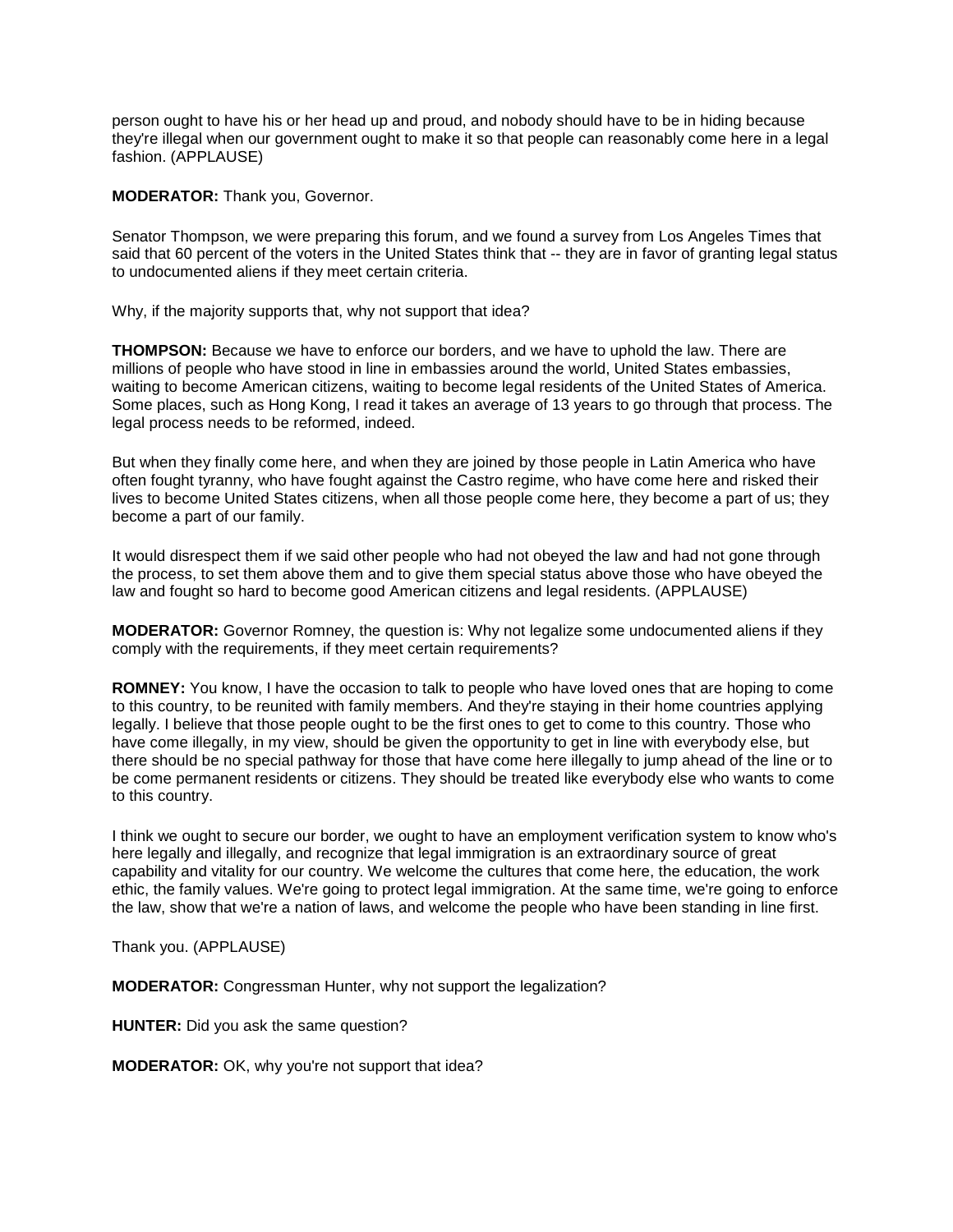**HUNTER:** Listen, when I was -- when I came back from Vietnam, I was a practicing lawyer in the barrio. I was the only lawyer there, and I never turned away a family that came in and needed help.

But I told them a couple of things. One thing is, you have to be here legally, because the first thing you've got to learn in this country is the rule of law. And the second thing is, you have to make sure that your kids learn English, because that is the American opportunity.

Now, in 1983, we gave an amnesty, and when we gave that amnesty, 3 million people came in who were allowed to stay in who were here illegally. We said at that point, no more, and we're not going to let anybody else come in.

After that, 12 million more people came in. If we give an amnesty to this next batch of 12 million people, you will have a third wave of people coming in expecting to catch the third amnesty.

You know, this lady behind me represents a lot of things. One is welcoming immigrants to America. The other is the rule of law. We have to establish the rule of law, and people who are here illegally have to go home. (APPLAUSE)

**MODERATOR:** Senator McCain, you co-authored a bill that would have opened a pathway for legalization of undocumented aliens. It was not approved. It was not passed in Congress. So do you think that you're going to introduce a new bill including a pathway to gain legal status?

**McCAIN:** I would do most anything to try to solve this compelling problem.

I come from a state where illegal immigration has caused enormous problems, whether it be shootouts on the freeway or broken borders or destroyed wildlife refuges.

And I thought my job, and I believe my job, as a senator from a state on the border, is to get in the arena, not stand by and complain or say no to everything, but get in the arena.

I learned that Americans want the border secured first. That's what we will do.

But I'll say to you what I said at the last debate before a non- Hispanic audience. And that is, we have to address this issue with compassion and love, because these are human beings.

Of course, no one goes ahead of the line. Of course no one who has broken our laws can be rewarded to do so. Of course there can't be amnesty.

But I want to tell you, brave Hispanics have served this country around the world.

They have served in the Vietnam War. And I'll take you down to the Vietnam War Memorial, and show you the names engraved in black granite.

I will take you to Iraq today and, as I was over Thanksgiving, and introduce you to brave young Hispanics who are serving our country. Some of them, their parents came here illegally.

We cannot reward illegal behavior. We have to fix the borders. We cannot allow this nation to be inhumane or without love and compassion.

**MODERATOR:** Thank you, Senator. Thank you. (APPLAUSE)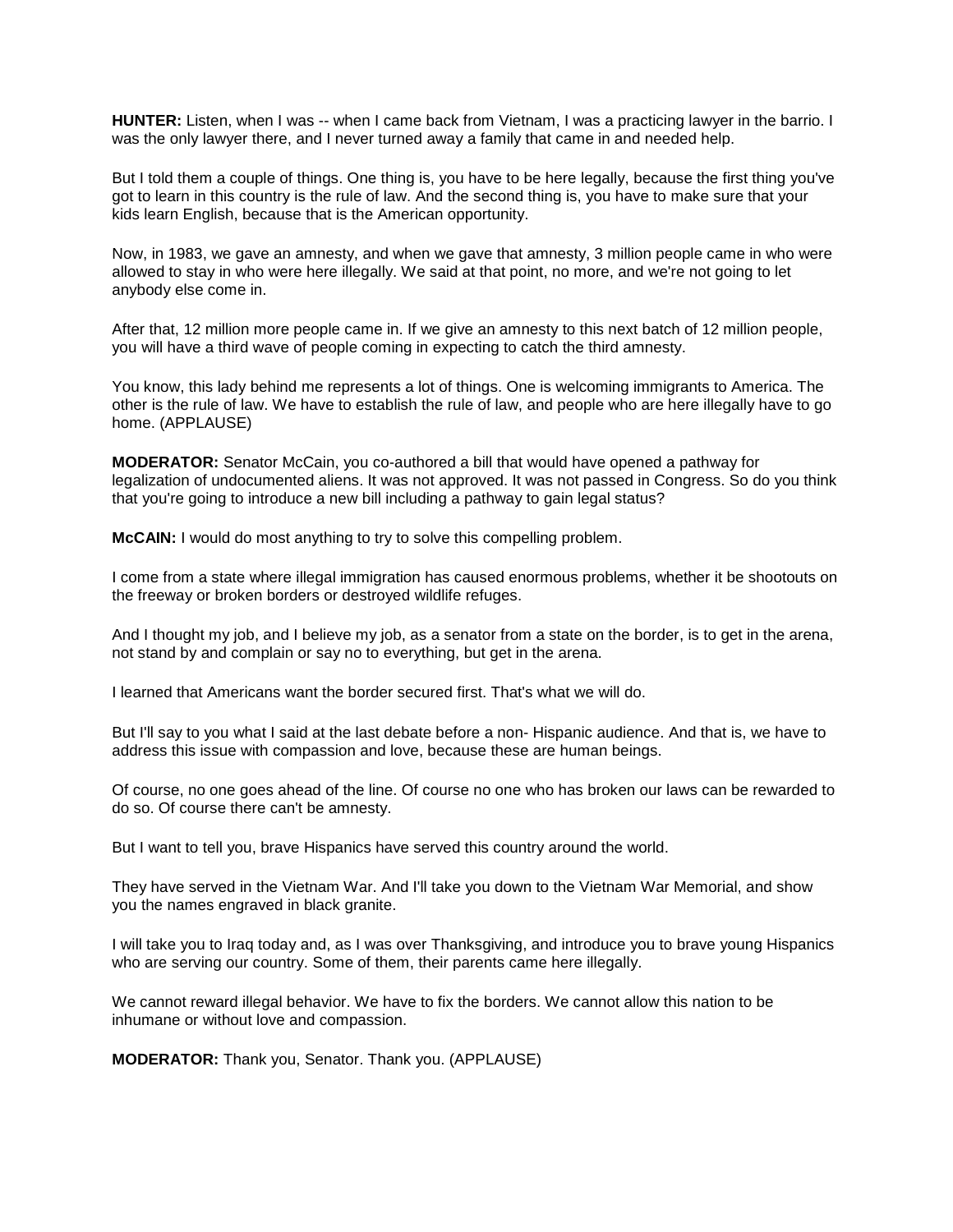Governor Romney, some days ago you fired a company that used to take care of your landscaping because supposedly they were hiring undocumented workers.

The question is this, did you report, officially, that the people or the company to immigration authorities? And do you think that should others report undocumented aliens, the people that you suspect are undocumented?

**ROMNEY:** You know, we're a very compassionate people. We're also a people who follow the law. And the landscaper at my home is an old friend, and when he made a mistake the first time, I told him in no uncertain terms, you have to make sure that anybody that works on my property and walks on my property is a legal individual.

And he did his best, but he made a mistake. And apparently, two people he had there were not legal. And I told him that's it, and we terminated that relationship. And I think everybody in the country understands who those folks are. It became a big news story.

But let's underscore something here, which is that employers like this landscape company, and he's Hispanic American, he doesn't have a way to determine whether the people he's hiring are legal or illegal. Isn't it amazing in this country, with the fact that American Express or Visa or Mastercard can tell you that fast whether the card is authorized or not.

We don't know who's here legally or not. That's why we need an employment verification system to identify the fact that legal aliens that come here are legal, are entitled to work. And that's something I'm going to get done so our employers know who's here legally and we welcome people who want to come work in this country.

Thank you. (APPLAUSE)

**MODERATOR:** Senator Thompson, there are still millions of children that were born here in the United States that at least have one undocumented parent. The (inaudible) have separated them from the parents, and they are American citizens.

Do these children have the right not to be separated from their parents?(APPLAUSE)

**THOMPSON:** Well, congratulations. That's the first question that's got

applause tonight, so it must be a very good one.

(LAUGHTER)

The -- our courts have ruled that such children, such babies born here are United States citizens. That's part of the 14th Amendment as has been interpreted by the courts, as I understand it.

That's for starters.

I believe that the concentration should not be on the concern of waiting until that child grows up and serves as an anchor baby, as we hear so much talk about. I believe the concern should be chain migration. Right now, we have a situation where people can bring in spouses, children, brothers, sisters, fathers, mothers and so forth. I think that people should be able to serve as a basis for the bringing in of their spouses and of their children, but I do not think there should be endless chain migration.

So I think that is the issue to focus on, and not innocent children who are born here not of their own accord and who our courts have said our United States citizens. (APPLAUSE)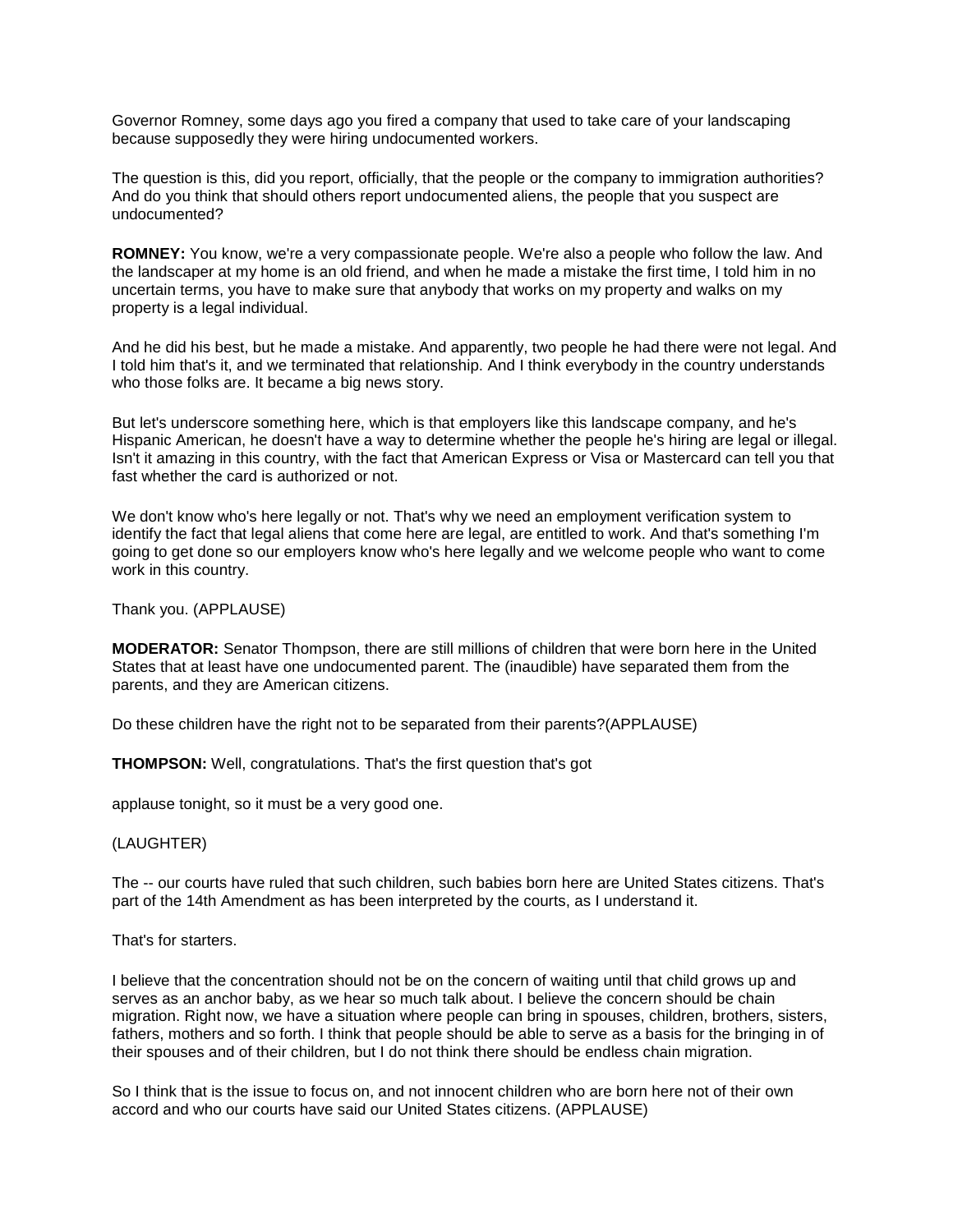**MODERATOR:** Senator McCain, the same question.

**MODERATOR:** The American children, do they have the right not to be separated from their parents because of (inaudible)?

**McCAIN:** When we failed to pass immigration reform through the Congress of the United States it was a colossal failure. And, as a result of that, we have all kinds of different problems -- the problem you talk about, people who have been here for many years, people who have not been here a very long time.

We have cities and towns and others declaring sanctuaries; others the opposite.

And because of our failure at the federal level, we have had this incredible problems which are spawned by it, because we failed.

The message of our failure is they want the border secured first. And we must secure the borders first, and then we move on to all of these other issues which many of them are heart wrenching and humanitarian. Very tough decisions.

But once we secure the borders, I'm convinced.

But until we get the borders secured, the lesson we learned was that they aren't ready to address almost any other aspect of this issue. And I regret that.

But, as president of the United States, I will secure the borders...

**MODERATOR:** Thank you.

**McCAIN:** ... have the governors certify it, and then we'll move forward with all of these issues. (APPLAUSE)

**MODERATOR:** Governor Romney, we would like to know -- see what your opinion -- what's going to happen to the children who are being separated from their families?

**ROMNEY:** We're going to finally have a system that welcomes people here legally, and that says that those that have come here illegally are invited to get in line with everybody else.

And the Constitution, as Senator Thompson has indicated, indicates that those that are born here do become United States citizens by virtue of being born here.

But if they're born here from parents who come across the border illegally and bring them here illegally, in my view, we should not adopt, then, these chain migration policies that say, you've got a child here that's a U.S. citizen, and the whole family can come in.

That, in my opinion, is a mistake.

We are a nation of laws. And you're correctly going through each part of immigration policy here. But let's underscore this one more time: We are, in this audience, almost every person here, an individual who came to this country because it's a land of opportunity and liberty.

We also, because we have laws, can have opportunity and liberty. We're going to enforce the laws. Welcoming people here -- we're not going to cut off immigration; we're going to keep immigration alive and thriving.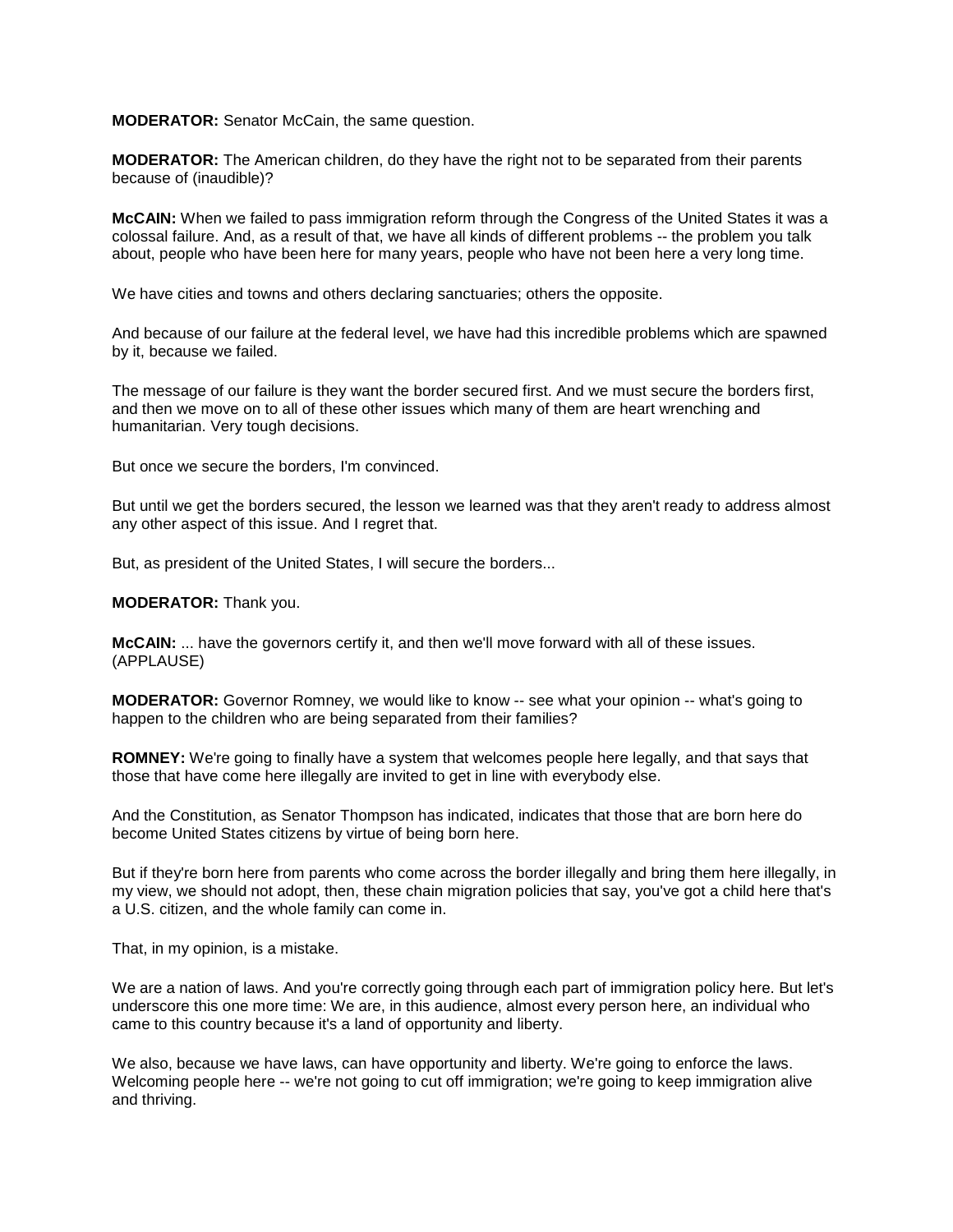But we're going to end the practice of illegal immigration. It's not inhumane. It's humanitarian. It's compassionate. We're going to end illegal immigration to protect legal immigration.

**MODERATOR:** Thank you.

**ROMNEY:** Thank you. (APPLAUSE)

**MODERATOR:** The vast majority of Hispanics, four out of five, are either legal residents or American citizens. Many of them feel affected by the negative tone of the immigration debate. How would you - what would you do to curb this anti-Hispanic sentiment?

**MODERATOR:** First of all, Congressman Hunter...

**HUNTER:** You know, I represent a district in San Diego, California and Imperial County, California, and that county for many, many years is a majority Hispanic and two-to-one Democrat. And I'm known as the guy who built the double-border fence that lowered the crime rate so dramatically, that stopped all the drug trucks from coming through, that stopped the smuggling of people and narcotics by more than 90 percent.

You know what you do? You look people in the eye and you talk to them frankly.

I would say this: I got more votes from the Hispanic community -- known as the guy who built the border fence -- from the Hispanic community, than anybody running for office, whether it was President Clinton on a presidential year, or one of the local or the state assemblyman or U.S. Senators.

That means that the Hispanic community in the United States does not agree with the idea of having open borders. They do agree with the idea of having order on the border and having a regulated system where this lady of freedom standing behind me, the Statue of Liberty, says: Come in, but follow the rules.

.(APPLAUSE)

**MODERATOR:** Mayor Giuliani, how would you stop that anti-Hispanic sentiment that affects legal residents in American (inaudible)?

**GIULIANI:** Well, I think the entire group of questions and answers indicates the fact that this is a situation in which none of us have been perfect, all of us have been struggling with this for quite some time. And the reason is we really haven't followed the advice of a great man, Father Hesburgh, who said, We must close the back door of illegal immigration in order to preserve the front door of legal immigration.

And the question is not what mistakes were made in the past by any of us.

The real question is: Who can fix it? How can we fix this?

And the way we fix it by ending illegal immigration, setting up a new rule -- this is not a harsh rule, this isn't a cruel rule, it isn't a difficult one -- if you want to come into the United States, you have to identify yourself. After all, every other country, just about, requires you to identify yourself when you come in.

We'll make it impossible through technology, through a BorderStat system, through all the things we have to do, make it impossible to come in illegally, so people don't hurt themselves as well as hurt us. It's no picnic to be living as an illegal immigrant. It's a terrible way to live.

And even promoting that from the point of view of the illegal immigrant makes no sense.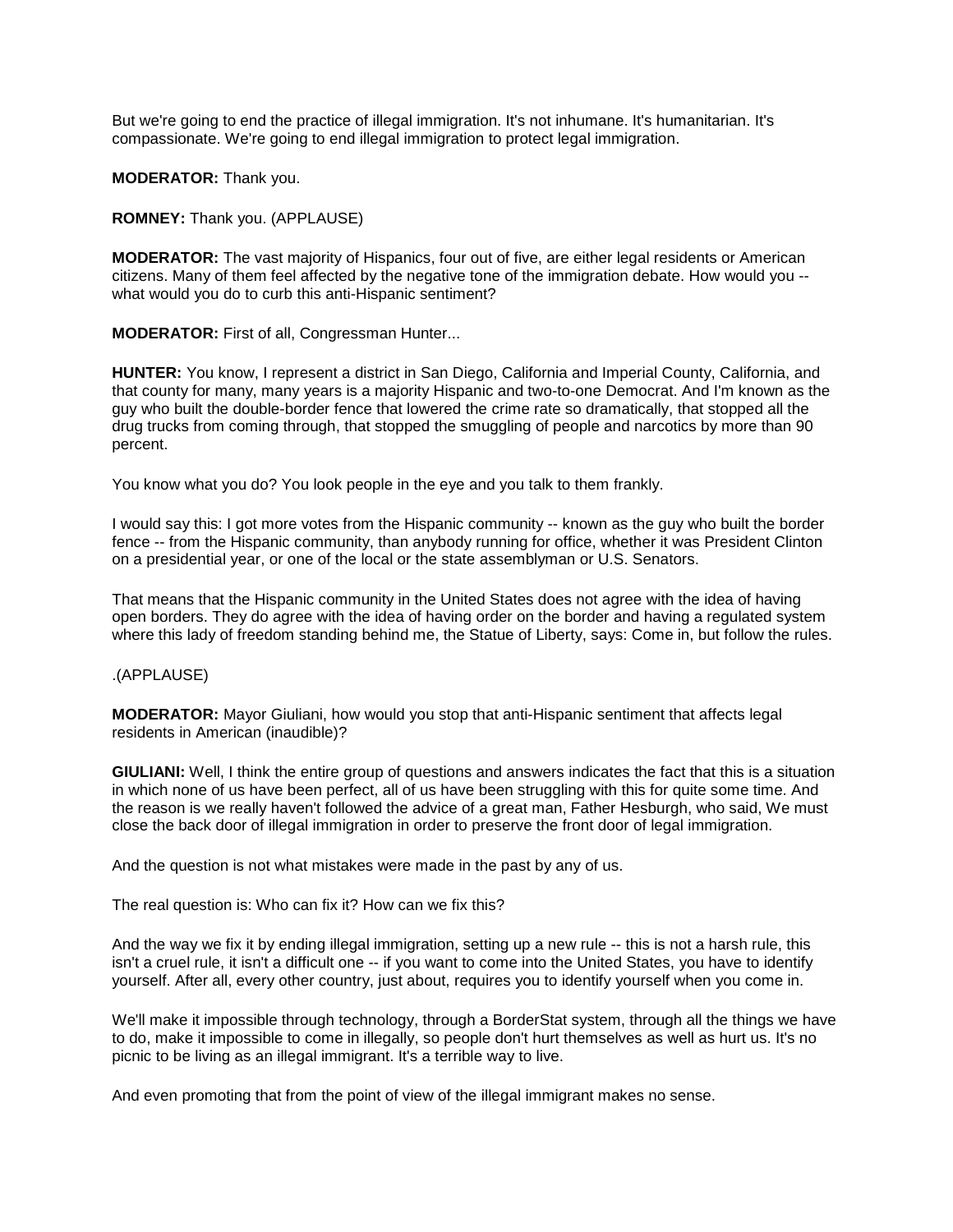So we've got end illegal immigration at the border, which is the only place you can end it. And then we have to set up a sensible, secure system of coming in with a tamper-proof ID card...

**MODERATOR:** Thank you, Mayor.

**GIULIANI:** ... and allow people to do that.

**MODERATOR:** Thank you, Mayor. (APPLAUSE)

Governor Huckabee, how can we curb that anti-Hispanic sentiment?

**HUCKABEE:** Well, I was governor of the state that is the second- fastest growing state for Hispanics in the country, and we faced that.

Quite frankly, when we fix the situation and make the border secure and people are here legally, a lot of the sentiment goes away.

And I think we forget sometimes that it's not just that it's the people feeling that the illegals are coming in such great numbers that we can't deal with it. But it's a terrible thing when a person who is here legally, but who may speak with an accent, is racially profiled by members of the public, and people assume that they may be illegal.

It is in everybody's best interest -- it is in most of all the best interest of the legal immigrants -- that we fix this problem, so nobody questions the legitimacy of their being here, which often happens, unfairly, unnecessarily and, frankly, in a completely un- American manner. (APPLAUSE)

**MODERATOR:** Thank you.

Representative Paul?

**PAUL:** On a negative tone -- well, one thing is, if we want to prevent more negative tone, we won't be working on a tamper-proof ID.

Because how can you have a tamper... (APPLAUSE)

How can you have a tamper-proof ID for illegals or immigrants, without doing it to everybody else?

That's going to lead to a national ID card, which I absolutely oppose. (APPLAUSE)

But we have to realize where the resentment comes from. I believe it's related to our economy. When the economy is weakening and there's resentment because of our welfare system; jobs are going overseas; our good jobs -- pay is going down.

There's a lot of resentments because the welfare system is based on mandates from the federal government to put pressure on states like Florida and Texas to provide services which the local taxpayers resent.

Some of our hospitals are closing. So it's an economic issue, too.

If we deal with the welfare state and a healthy economy and a sound -- money and all this wasteful spending overseas, we would have a healthy economy; I think this problem would be greatly reduced. (APPLAUSE)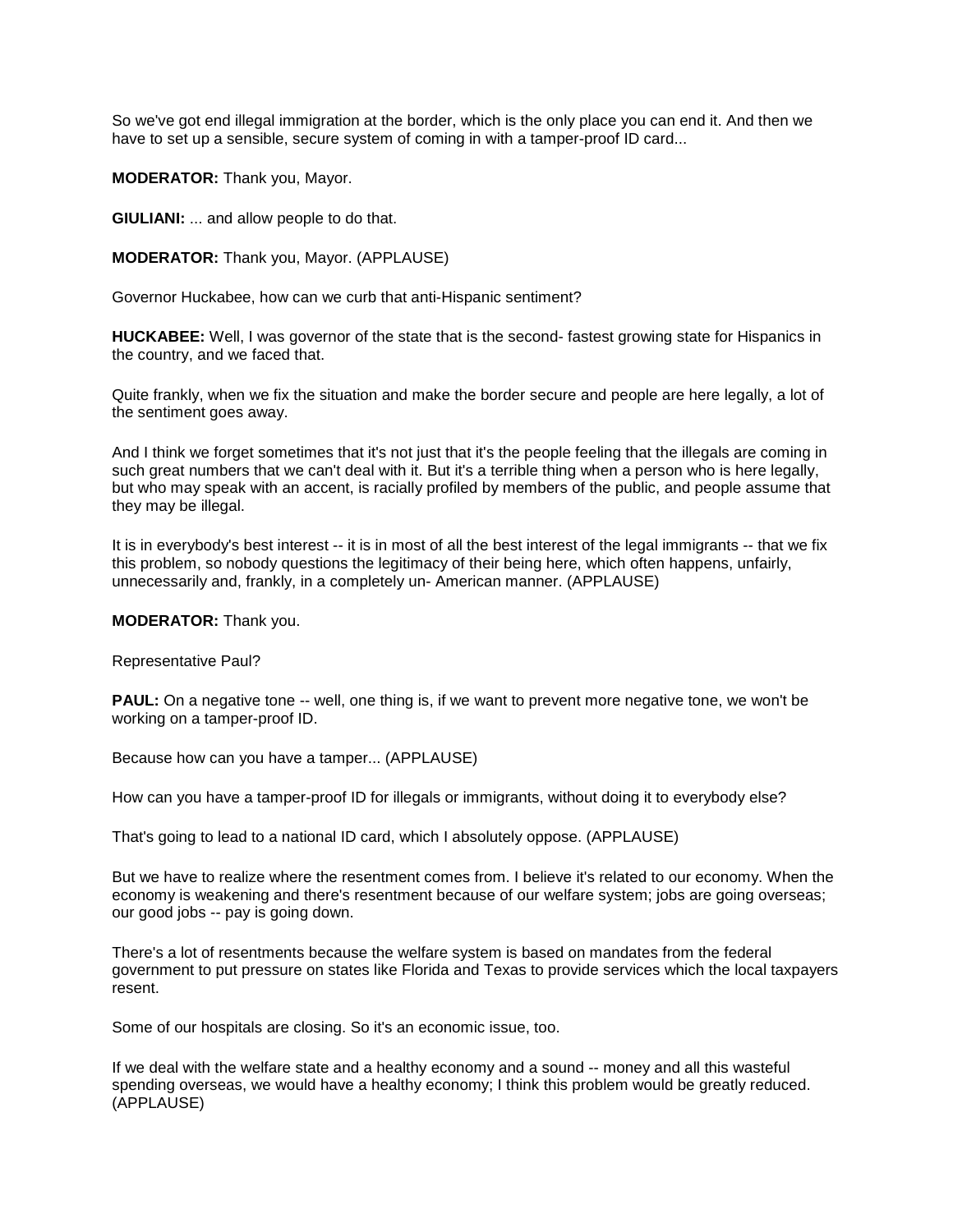# **MODERATOR:** Thank you, Congressman. Thank you.

We're going to have a break and we'll be right back with other important issues in this Republican forum.

**MODERATOR:** It's the presidential forum, the Republican one. We're going to talk about something else. Now we're going to talk about Latin America. A week ago, exactly a week ago, Venezuela rejected changes to the constitution, but the president, Hugo Chavez... (APPLAUSE)

President Hugo Chavez has insisted that he's going to propose them again. Many consider him a threat to democracy in the region. If you were elected president, how would you deal with Chavez? Let's start with Congressman John Paul -- Ron Paul, sorry.

**PAUL:** Well, he's not the easiest person to deal with, but we should deal with everybody around the world the same way: with friendship and opportunity to talk and try to trade with people. (AUDIENCE BOOING)

We talked to -- we talked to Stalin, we talked to Khrushchev, we've talked to Mao, and we've talked to the world, and we get along with people.

Actually, I believe we're at a time where we even ought to talk to Cuba and trade and travel to Cuba. (AUDIENCE BOOING) (APPLAUSE)

But let me -- let me tell you -- let me tell you why -- let me tell you why we have a problem in South America and Central America: because we've been involved in their internal affairs for so long. We have been meddling in their business. (APPLAUSE)

We create the Chavezes of the world, we create the Castros of the world by interfering and creating chaos in their countries, and they respond by throwing out their leader. (AUDIENCE BOOING) (APPLAUSE)

**MODERATOR:** Thank you, Congressman.

Governor Huckabee, the same thing: How would you deal with President Chavez? He was elected democratically.

Well, Hugo Chavez is hardly the friend of the United States. And even though we get 60 percent of their oil, I think it's one of the major reasons we need to become increasingly oil-free and energy-independent so that we don't have to worry about Mr. Chavez.

# APPLAUSE)

**HUCKABEE:** But there's a greater issue here, and it's the fact that the people of Venezuela aren't Hugo Chavez and Hugo Chavez is not necessarily the spirit of the people of Venezuela. (APPLAUSE)

Even though he was elected, he was not elected to be a dictator as he has become, suspending constitutional law.

My mother used to have a statement: If you give somebody enough rope, they'll hang themselves. I have a feeling that Mr. Chavez, continuing to take power from the people as he has done, will find himself unfortunately out of power, and hopefully for all of us, fortunately a democratically elected government there that will give those people back the freedom that he has robbed from them and hopefully by then we won't need their oil, but they will have their freedom. (APPLAUSE)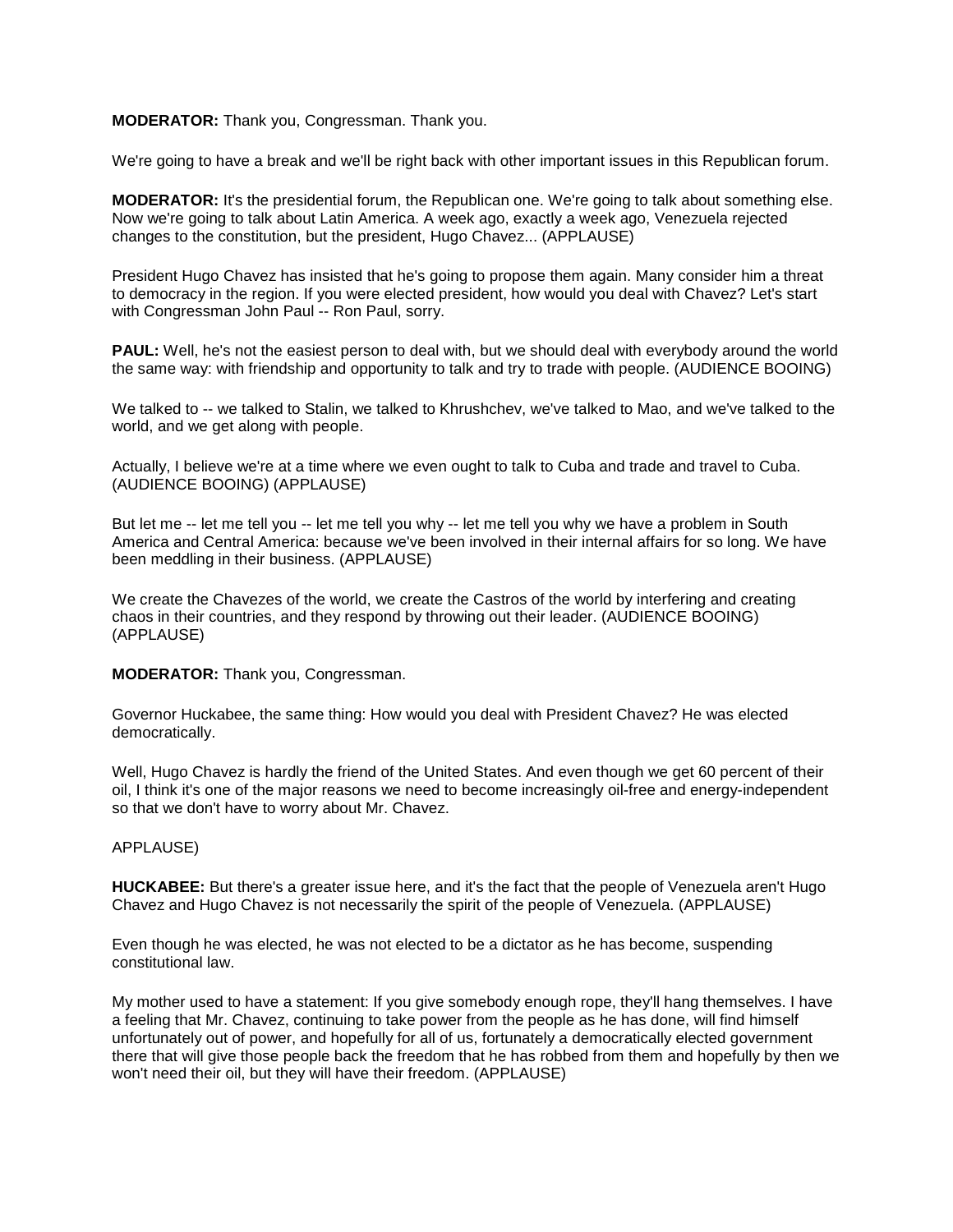**MODERATOR:** Thank you, Governor.

Mayor Giuliani, the same question.

**GIULIANI:** I actually agree with the way King Juan Carlos spoke to Chavez. (APPLAUSE)

That would be the way I would do it. (APPLAUSE)

Far better than what Congressman Paul wants to do.

But the reality is that Chavez is acting...(AUDIENCE BOOING) ... Chavez is acting like a dictator. And he should be treated that way. Luckily, he lost the vote recently. It shows the great hope that Governor Huckabee is talking about, that there's a hope that the people of his country understand the need for free markets, understand the need for freedom, real free elections.

There's a counter-movement going on in Latin America. You can see it in Colombia. You can see it in Panama. You can see it in Mexico. I think President Calderon was elected -- not that I'm an expert on Mexican politics -- but I think Chavez had something to do with that.

I think the people in Mexico were sending a signal, that's not the direction they want to go in. They don't want to go in the direction that Castro wanted to take Latin America. They don't want to go toward socialism and communism. They want to go to free markets, they want to go to freedom. I think it's the essential nature of the people of Latin America, and I think Chavez is going in actually the opposite direction, kind of a repeat of what Castro tried to do, and it's a disgrace, and we should stand against it.

**MODERATOR:** Thank you, Mayor. Thank you, Mayor. (APPLAUSE)

When talking about Cuba, Cuban dictatorship has survived nine U.S. presidents. What would you do differently, that has not been done so far, to bring democracy to Cuba? We're going to start with Senator Thompson.

**THOMPSON:** I'm going to make sure that he didn't survive 10 U.S. presidents. (LAUGHTER)

Castro is unique in many respects. He represents the only non-democratic, at least, elected government in the hemisphere. He is uniquely brutal. He is still tyrannizing his own people.

He lures the vulnerable and the naive Americans down there and puts on shows for them and they come back and do his propaganda. There are not many people who can pull that sort of thing off.

He's obviously in bad health. That situation, probably, is in God's hands. He will probably be succeeded by someone who's no better than him, and that is Raul.

And we should treat Raul with the same contempt that we show Castro, including keeping the embargo on Cuba. (APPLAUSE)

**MODERATOR:** Governor Romney, what would you do differently that has not been done so far?

**ROMNEY:** Well, first of all, you've got to think about who Castro is, and who Raul Castro is as well.

We call them strongmen -- dictators, authorative totalitarian leaders. And yet these are individuals who are not strong. Look at what they have done? Brothers to the rescue. They shoot a small aircraft out of the sky. People wearing a wristband that says change, are arrested -- 25 of them just for wearing a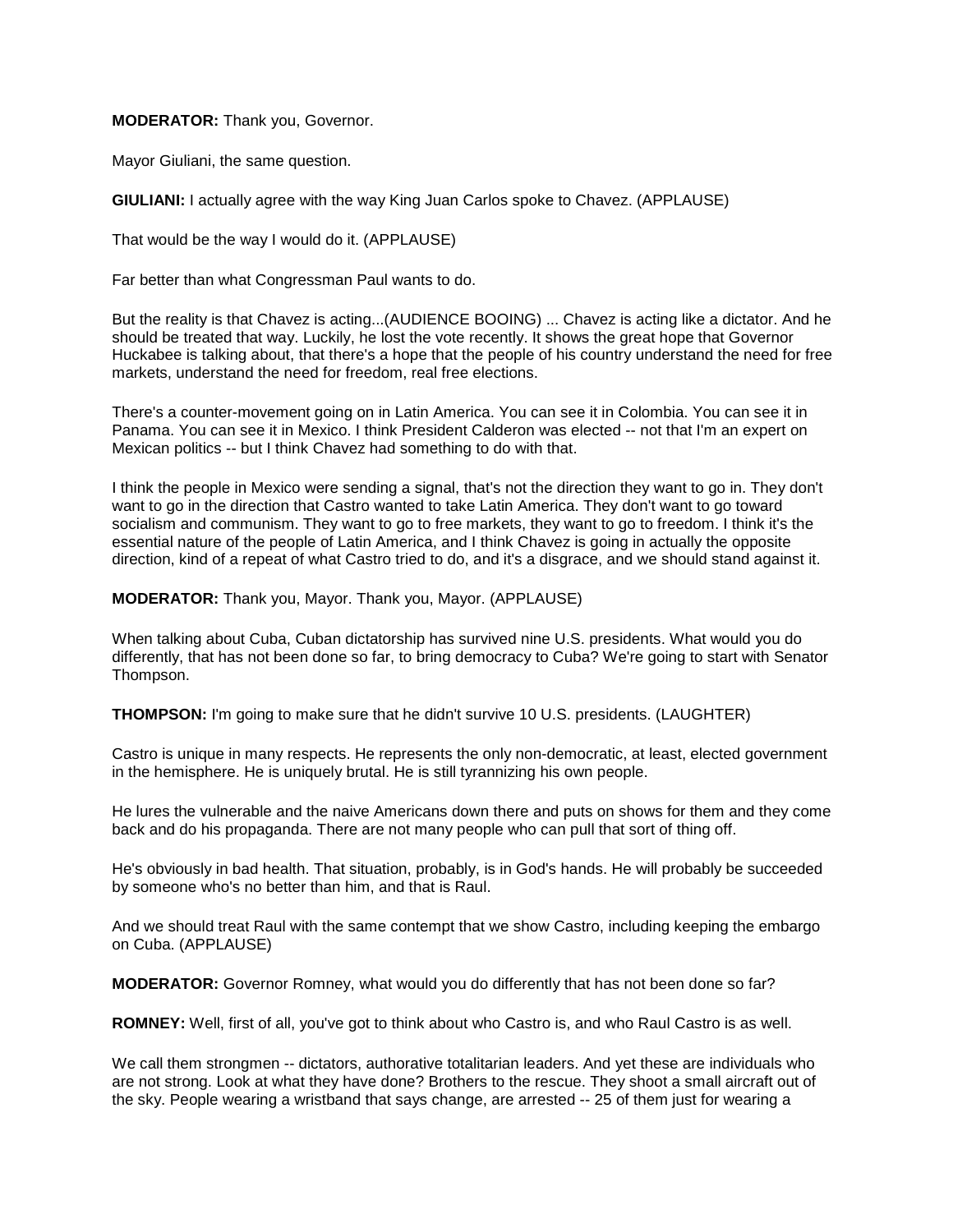wristband; a Catholic church is edited and people are terrified because a priest is just speaking his sermon.

These people, these Castro brothers are cowards, and we have to recognize they are cowards. (APPLAUSE)

And for that reason, the course for America is to continue our isolation of Cuba. It is not to say, as Barack Obama on the Democratic side said, that he would dignify the Castros with a personal visit to Cuba. That's not the way to go. Instead, it's to bring our friends together to isolate Cuba, to put together a strategy that helps all of Latin America, weakens Hugo Chavez who is propping up Castro.

**ROMNEY:** We need a Latin American policy that frees Cuba and that eliminates a threat of people like Hugo Chavez. (APPLAUSE)

**MODERATOR:** Thank you. Governor?

**MODERATOR:** Senator McCain, the same question. What would you do differently?

**McCAIN:** First of all, could I again congratulate the people of Venezuela for rejecting this dictator's attempt to become a president for life? And I also would like to echo the words of Prince Juan Carlos, Por que no te callas? Why don't you shut up?

I'm pleased to have the support of Ileana Ros-Lehtinen, Mario and Lincoln Diaz-Balart, who advise me and know these issues, and Mel Martinez, every day. My friends, tonight our thoughts and prayers go out to Dr. Bucet (ph), who fights for freedom, who is now in prison, because Dr. Bucet (ph) resisted and fought against a state-controlled and state-mandated abortion.

God bless him and those students who wore this bracelet called Cambio, who are now under arrest today. (APPLAUSE)

Of course we need to keep our embargo up. Of course we cannot allow economic aid to flow to Cuba. And if I were president of the United States, I would order an investigation of the shoot-down of those brave Cubans who were killed under the orders of Raul and Fidel Castro, and, if necessary, indict them. (APPLAUSE)

Thank you very much.

**MODERATOR:** Thank you.

The next question, of course, if regarding Iraq.

Congressman Hunter, surveys show that two out of three Hispanics think that the United States should withdraw its troops from Iraq. How would you convince

them of the fact that they should stay there -- the troops should stay there?

**HUNTER:** Well, you know, there's lots of Hispanic Americans serving in Iraq.

And my son came back from his third tour as a U.S. Marine on Thanksgiving, having served in Iraq twice and Afghanistan. (APPLAUSE)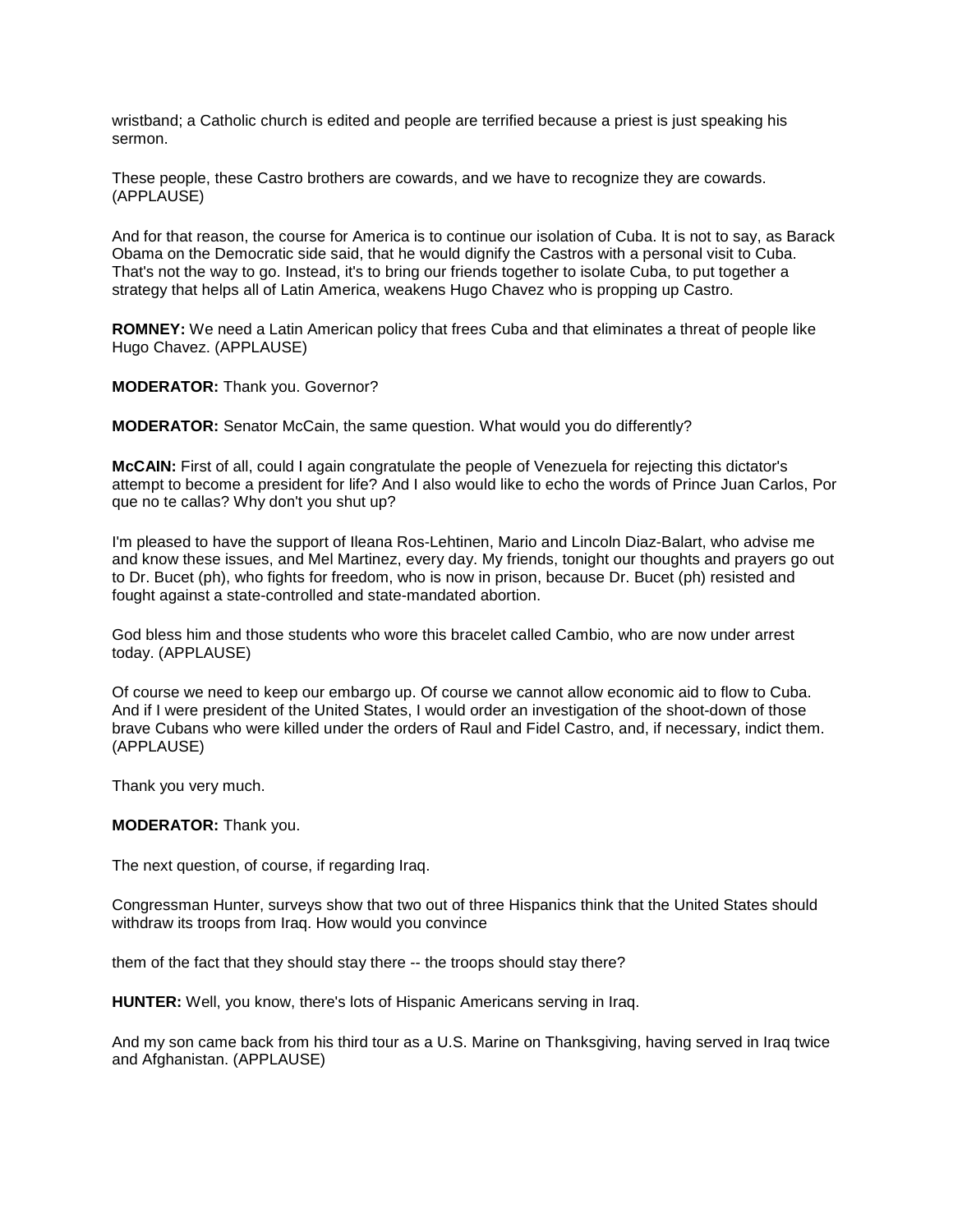And, you know, if you check with the Hispanics of the 1st Marine Division or the 10th Army Division of the 1st Cavalry, you'll get a lot different poll than the poll that you're telling me right now, because the young men and women who are serving over there know we can win in Iraq. (APPLAUSE)

And let me tell you what they've done. With blood, sweat and tears they have brought down the attack rate in Anbar province by 80 percent. They brought it down over the entire nation.

The Iraqi army is now standing up, all 131 battalions. That government's going to hold and the army's going to hold, and we are going to leave Iraq in victory, and we're going to leave an Iraq that will be a friend, not an enemy of the United States. (APPLAUSE)

So we're going to be victorious in Iraq, and Hispanic Americans who serve there know that. (APPLAUSE)

**MODERATOR:** Mayor Giuliani, how to convince Hispanics that the troops should stay in Iraq?

**GIULIANI:** Well, I think Hispanics -- all Americans -- should look at what's the strategic goal that's a victory for America. The strategic goal in Iraq has to be an Iraq that's stable and an Iraq that will act as an ally for us in the Islamic terrorist war against us.

The opposite -- fleeing Iraq, running out of Iraq, giving into the kind of frustrations that the Democrats are portraying, having a declaration of loss in Iraq, will only help the Islamic terrorists and will hurt us. And I think we should give our troops a chance to succeed in Iraq.

How about our goal in Iraq is victory, winning, being successful there, and being successful to the extent of having a stable government and a government that will act as an ally for us?

Every indication that we get from the men and women in the field and from their commanders is that we have a chance to achieve that. It's not guaranteed.

Things and matters of war and peace are never guaranteed. But why not give them a chance to have this kind of success?

After all, it will make us all safer, Republicans, Democrats, Hispanics, non-Hispanics. This is what's good for America. And that's what we should be for. (APPLAUSE)

**MODERATOR:** Senator McCain, why should the troops be kept there?

**McCAIN:** Because we are succeeding. And years ago, when the Rumsfeld strategy was failing, I was the only one on this stage that said it has to change. (APPLAUSE)

I was the only one on this stage that said we have to pursue a new strategy... (APPLAUSE)

... that Senator Edwards and others used to call the McCain strategy and the McCain surge. They don't do that anymore.

And it was tough in those days, when I said that Rumsfeld had to go, and I had no confidence in him. And I was accused of disloyalty.

Republicans went to Iraq and blamed it on the media. It wasn't the media. We had a failed strategy. Now we have a successful strategy. We can succeed. We will succeed.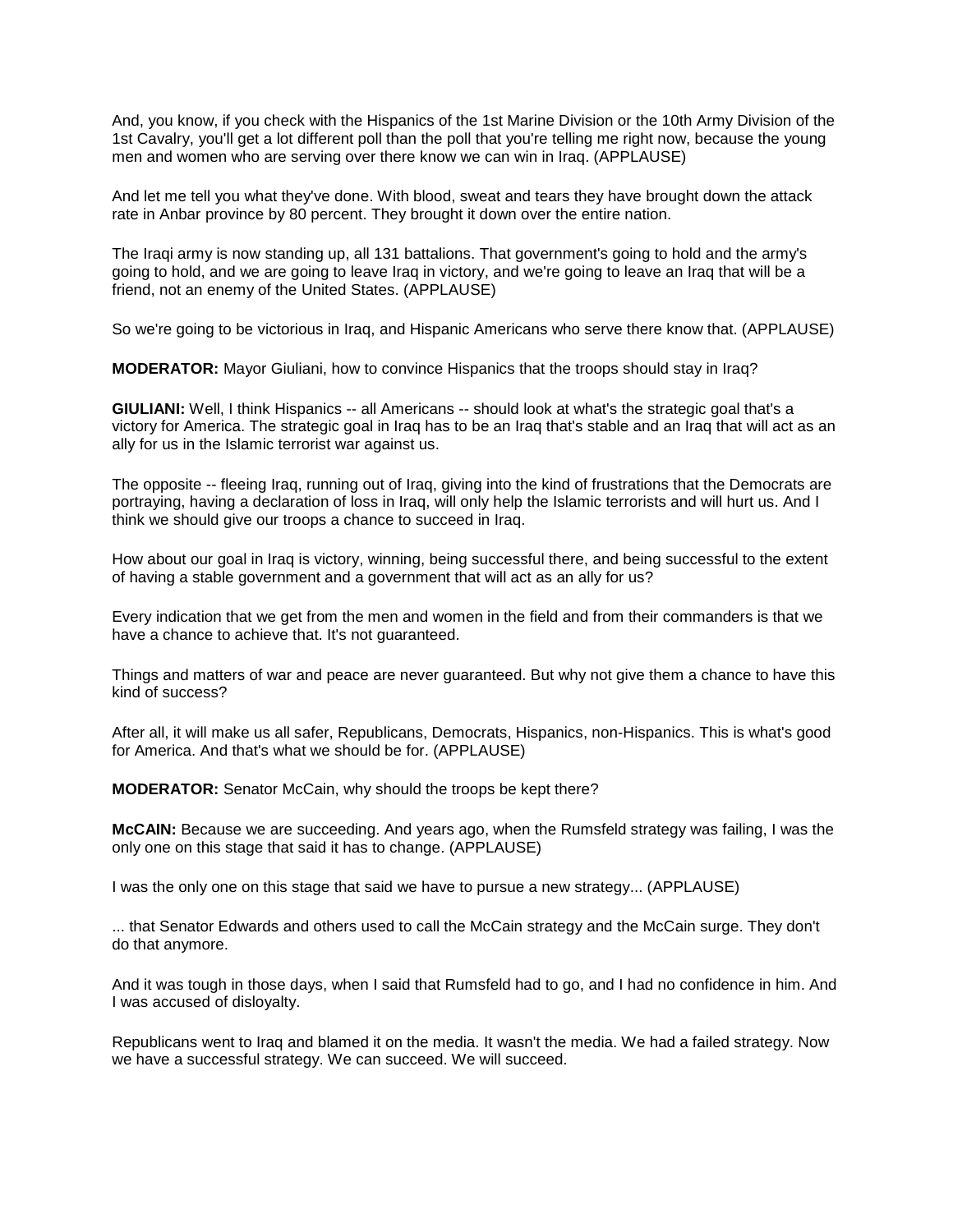And I often like to tell my friends of the time, last Fourth of July, when I saw 128 brave Americans, most of them Hispanic, who had a green card, who raised their hands to become citizens of the United States.

Two weren't there because they'd been killed in combat the week before. I was never (sic) proud of our Hispanic citizens who were willing to lay down their live to become citizens of this country. They will succeed and I will honor their memory. (APPLAUSE)

**MODERATOR:** Governor Huckabee, why not withdraw the troops from Iraq?

**HUCKABEE:** Because we are winning, as Senator McCain just said. Civilians deaths are down 76 percent since the surge. Even the military deaths are down over 60 percent. And that's not the only way we know we're winning. We're winning because we see in the spirit of our own soldiers a sense of duty and honor that they are being able to carry out a mission that they were sent there to do. To take them out of it not only means we lose, but it means we totally destroy their sense of morale, and it may take a generation to get it back.

But there's more at stake than just their morale. It's the safety and the security of the Middle East and the rest of the world.

This isn't an issue that's about Hispanics or anybody else in terms of ethnicity. This is about every one of us being able to be free, to have a future, and to be able to know that we're not going to allow a vacuum there, which happens if we lose -- and we lose when we walk away -- to create an opening so that terrorists can build even greater cells of training and empowerment there.

That's why we have to stay. And it's why we have to win. (APPLAUSE)

**MODERATOR:** Governor Romney, for how long would we need to leave our troops in Iraq?

**ROMNEY:** Let's talk about our mission there. This is not just about strategy and allies. It's not about oil. It's not about just the economy. It's not just about standing up for the fact that we've been there for a long time.

It's about human lives. **ROMNEY:** What we're doing in Iraq relates to protecting the lives of American citizens, here, around the world. It relates to lives throughout the world. It relates to dignity and freedom.

We're in Iraq because we want to make sure that Iraq does not become what Afghanistan was. What Afghanistan was under the Taliban was a place that they could recruit and train and launch attacks against us on 9/11, and other attacks throughout the world.

The Khobar Towers, our embassies in Africa, the USS Cole -- they were launching attacks. The last thing America could stand for, the last thing we could do with the human lives that are so precious, would be to have Iraq become an Afghanistan. Fortunately, the surge is working. It's going to keep that from happening. We're going to have stability and security there and American lives will be saved by virtue of the extraordinary sacrifice of American servicemen. (APPLAUSE)

**MODERATOR:** Thank you, Governor.

Senator Thompson, for how long?

**THOMPSON:** The central point needs to be made, and all my colleagues are I think implying it, but I think it needs to be set out in a straightforward manner.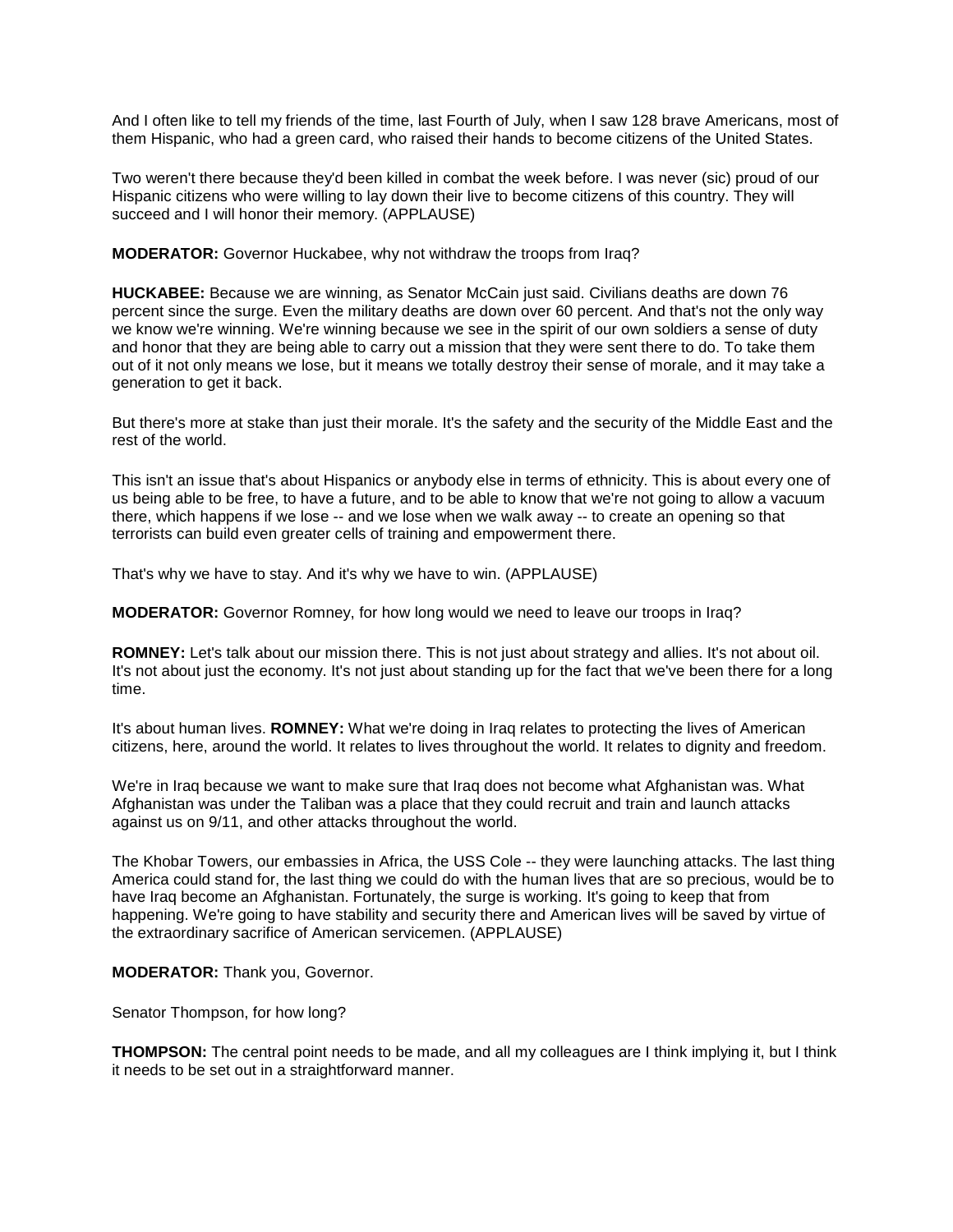We have yet to fully come to terms with the fact that Iraq and Afghanistan are part of a global conflict, a war by Islamic fascism that's been declared upon us, of which Iraq and Afghanistan are current fronts. They are intent on bringing down Western civilization, and we're the number one target. It's just that simple.

If we leave Iraq with our tail between our legs, we are going to enhance their ability to recruit young people who, they too, can help bring down parts of America and maybe America itself. We will leave an opening for Iran, as it, I still believe, continues to pursue a nuclear capability. And it will provide a sanctuary for terrorists that does not exist anywhere in the world today. All of this would make for a much more dangerous United States of America. That's why we must prevail. And I agree with my colleagues. I believe that we are. (APPLAUSE)

# **MODERATOR:** Thank you.

Congressman Paul, you have a different point of view among all of them, don't you?

#### **PAUL:** I do. (APPLAUSE)

I definitely have a different point of view, because we weren't justified in going over there. We did not declare the war. And I would say to the Hispanics that believe we ought to come home, I would say: Let's come home as soon as possible. (APPLAUSE)

You might ask the question, why is it that I have a different view point on foreign policy. Because I adhere to the Constitution and the advice of the founders to stay out of the entangling alliances, the internal affairs of other nations.

Why is it then that I get the most money as a candidate for the presidency from active military personnel? They're tired of it too. (APPLAUSE)

We already have a de facto draft. These men who have fought valiantly are called up time and time again. Their services are extended from 12 months to 15 months. They've been over there two and three times, and they don't see an end in sight.

This whole idea, we're going through the same argument, the light at the end of the tunnel. We did this in the '60s when I was in the service. And we finally left Vietnam, tragically. But we do much better in peace with Vietnam. We trade with them. They have become Westernized.

What we achieved in peace we couldn't achieve in war. (APPLAUSE)

**MODERATOR:** Thank you, Congressman. Thank you.

Well, we want to talk about other topics. And we're going to talk about health.

And we're going to talk with you, Senator McCain. We have a lot of questions. We have hundreds of them. One of them says, I'm not asking for free health insurance, but I'm looking for an affordable health insurance.

That's the question: What would you do to curb the high cost of medical health care and to help those who don't have health insurance?

**McCAIN:** Well, first of all, I'm glad you asked that question of the hundreds, because that's the real question.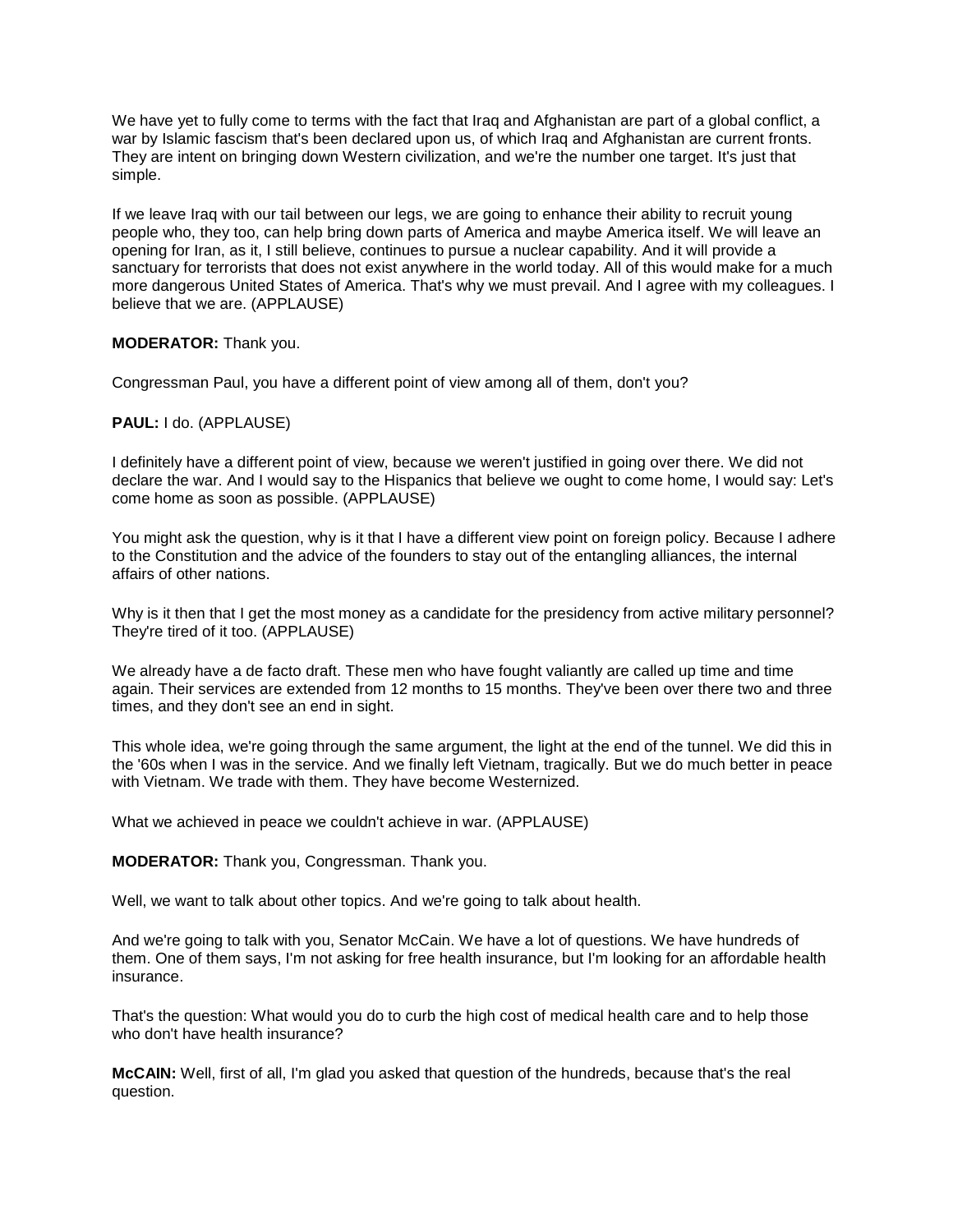The real question is: How are we going to keep health care costs down, because we have the highest quality of health care in the world in America today?

And unlike the Democrats, I'm going to preserve that quality of health care, and at the same time stop the inflation and the skyrocketing costs of health care. And there's a couple of principles. One is to make the recipient of the health insurance to be much more responsible in health-care costs and how they allocate and how they choose their insurance policies.

To address wellness and fitness, which is a key element of any way we're really going to reduce healthcare costs in America. To give every American family a \$5,000 refundable tax credit so they can go anyplace in the world -- in America to acquire the health insurance policy that best suits their needs. And, if they've got money left over, then invest it in a health savings account.

Ronald Reagan said nobody ever washed a rental car. And that's true in health insurance. If they're responsible for it, then they will take more care of it. And we should have wellness and fitness as...

**MODERATOR:** Thank you, Senator.

**McCAIN:** ... emphasized all over America today, particularly amongst young people.

**MODERATOR:** Thank you. (APPLAUSE)

Mayor Giuliani, how can we curb the high cost and also offer insurance to the people who don't have it?

**GIULIANI:** The very best way to do it -- and Senator McCain is on the right track, but it has to be more -more of an incentive for people to buy their own health insurance.

We only have 17 million Americans who buy their own health insurance. If we had 50 million or 60 million Americans who were, the cost of health insurance would probably be cut in half or more than half, and a lot of people could afford it, the way this person is asking us, how can you do it.

So, you give people a \$15,000 for a family tax deduction, tax exemption, to buy their own health insurance. You encourage them to do it. You also give them a health savings account to up to \$5,000 or \$6,000, so that they can then look for deductibles in insurance.

And it brings down the cost of insurance. That's one of the primary ways to do it. And then you break down the barriers where people can only buy in one state and you let them buy in any state, so that we can set up a real competition.

The thing that works in America is not socialized medicine that the Democrats want to bring us, not government control, not mandates, but a large consumer market where you empower people to enter that market is the only way to bring down costs and to bring up quality. (APPLAUSE)

**MODERATOR:** Governor Huckabee, you know the numbers: 47 million people don't have health insurance, including 15 million Hispanic. What can be done to provide coverage for those people?

**HUCKABEE:** Of those 47 million, one-third don't have it because they are self-insured. Another one-third don't have it because they think they're healthy and invincible. There is one-third that don't have it because they can't afford it. And then there are a lot of people who have insurance, but they're underinsured.

But let me tell you, the biggest problem we have in this country is not a health care crisis, it is a health crisis. We spend \$2 trillion a year on health care, and 80 percent of it goes to chronic disease, which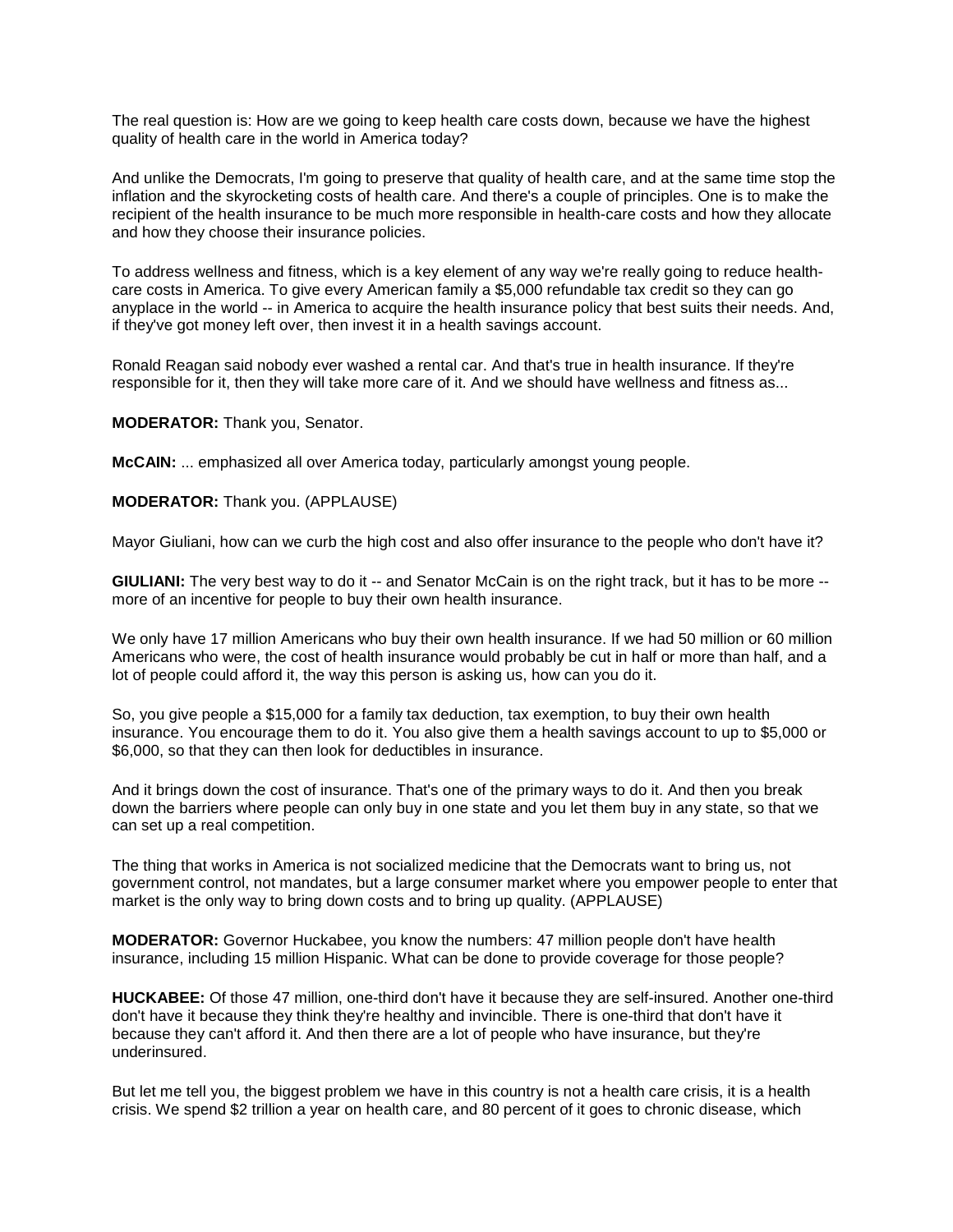means that what we really have to begin dealing with is turning the system right side up, because it is upside down focused on waiting until people are catastrophically ill, and then we try to rush in with the most expensive modalities possible.

What we need to be doing is putting the real focus on preventing the illness in the first place. It's the difference between either putting an ambulance at the bottom of the hill or building a fence at the top. We can afford universal coverage, but not until and not even close until we first have health, rather than just focus on health coverage.

Let me say the last thing we need to do is to believe that Michael Moore's idea is good and we can all go to Cuba and get health care. I don't mind shipping him down there, but the rest of us I'd like to get our care here. (APPLAUSE)

**MODERATOR:** Governor Romney, what should we do with all the millions of people who are not insured?

**ROMNEY:** Well, I think I'm probably the only person on the stage and the only governor that actually stopped talking about getting health care for everybody and actually got the job done.

Working with people across the aisle, we said: Enough is enough. (APPLAUSE)

You know, we're up here talking about all sort of ideas about tax credits and deductions, and my program has a deduction as well. We talk about prevention and people being health.

But, look, the best kind of prevention you can have in health care is to have a doctor. And if someone doesn't have a doctor, doesn't have a clinic they can go to, doesn't have health insurance to be able to provide the prescription drugs they need, you can't be healthy. And you need to have health insurance for all of our citizens.

And I found a way to do that without requiring raising taxes, without a government mandate, without a government takeover. Instead, I didn't want to have a -- when I said government mandate, I meant employer mandate. Instead, we have personal responsibility. We allowed individuals to buy their own policies.

Those that couldn't afford them, we helped them buy their policies. And you know what? It cost us no more money to help people buy insurance policies that they could afford than it was costing us before, handing out free care. We Republicans can get everybody insured. Let's get it done. (APPLAUSE)

**MODERATOR:** Senator Thompson, what to do with the 15 million Hispanics who don't have insurance?

**THOMPSON:** The lower health care costs are, the more people will be insured. There's really two basic ways to lower health care costs: bigger government or more efficient markets.

Government could come in and say what it's going to cost everybody. And then we'd have long lines and waiting, wondering why we can't get radiation for a family member that has cancer and have to wait for months for it, and that sort of thing. We totally, I think, all reject that.

I say, let's make our markets more efficient. We made a mistake in our tax code many years ago. We need to reverse that mistake so people are not so tied to their employment for their insurance. They need, through the tax code, need to have the benefit of buying their own insurance through an open market with more sources, more people offering insurance, lifting regulations to make that happen.

**THOMPSON:** It would be portable so people could take their insurance with them from job to job.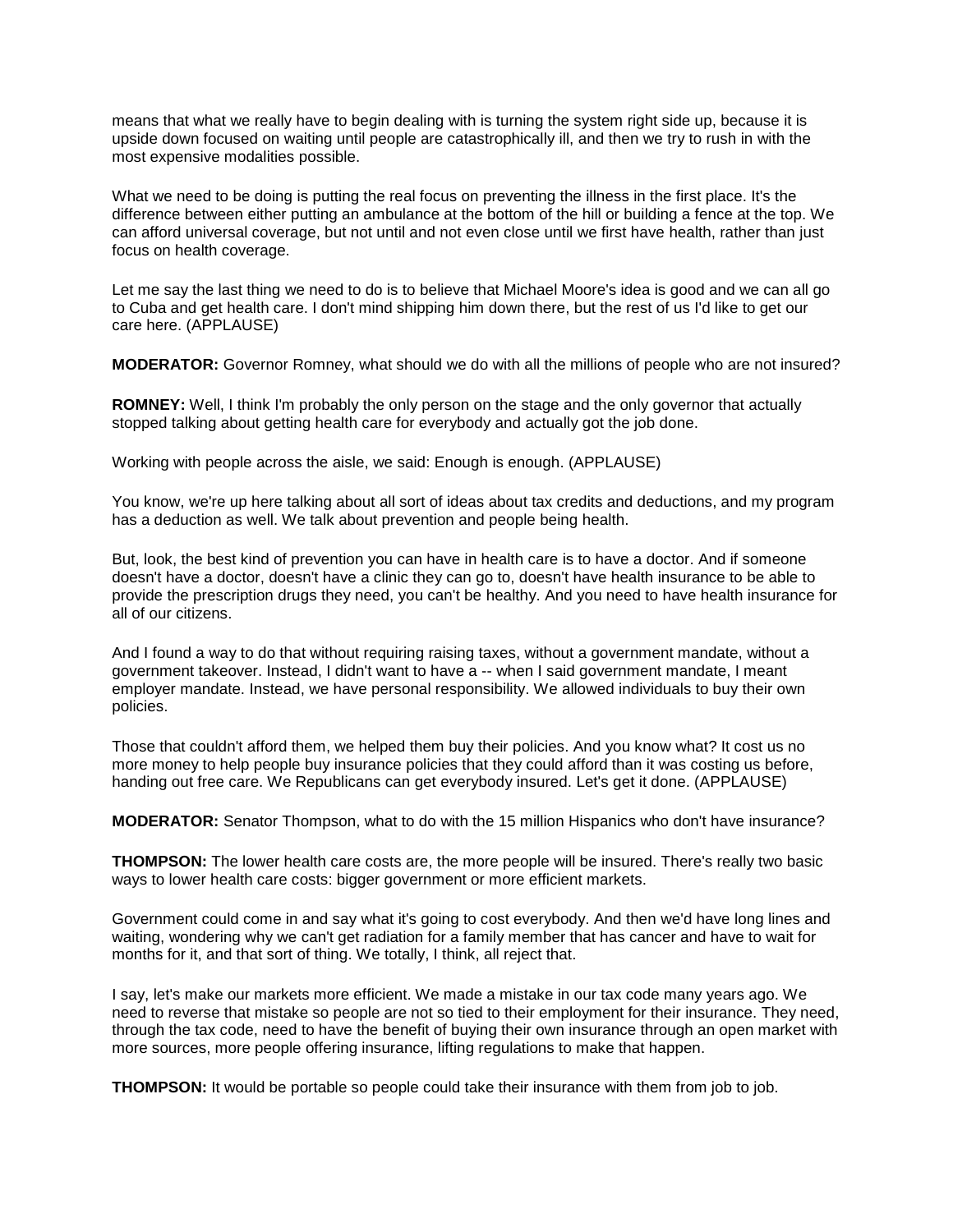As we know, people through a lifetime nowadays, have more jobs than they used to. I think that the markets have worked so often for us in so many different ways in this society. Free people competing with each other in free and open markets bring down costs. That's the way to get there. (APPLAUSE)

**MODERATOR:** Thank you very much.

We're going to have another break, and we're going to continue with this Republican forum in a minute.

**MODERATOR:** We'll continue live in Univision with this presidential forum. And we're going to talk about something else. We're going to talk about education.

A recent survey done for La Raza National Council show that nine out of 10 Hispanic voters think that improved public education should be a priority for the next president of the United States.

Let's start with Senator Thompson. What should we do to improve the public schools so our children will be educated in this country from coast to coast?

**THOMPSON:** First of all, I think we need to recognize where the responsibility lies. It would be easy enough for someone running for president to say: I have a several-point plan to fix our education problem. It's not going to happen. And it shouldn't happen from the Oval Office.

We spend about 9 percent of education dollars now at the federal level. The responsibility historically and properly is at the state and local level.

I think, however, we can do things that would support choice, do things that would support vouchers, do things that would support homeschooling, and recognize that we need to speak the truth.

One of the advantages of being in the Oval Office is having a bully pulpit. And the fact of the matter is, if families would stay together, if fathers would raise their children, especially young men when they get into troublesome ages, we would solve a good part of the education problem in this country. (APPLAUSE)

**MODERATOR:** Thank you, Senator.

Senator McCain, how can we improve the quality of public schools in this country?

**McCAIN:** Choice and competition is the key to success in education in America. That means charter schools, that means home schooling, it means vouchers, it means rewarding good teachers and finding bad teachers another line of work. It means... (APPLAUSE)

It means rewarding good performing schools, and it really means in some cases putting bad performing schools out of business.

About three or four weeks ago, I went to a wonderful, wonderful school in the lower-income part of Philadelphia.

It's run by a Hispanic organization called Esperanza. Esperanza has set up a charter school. The kids wear uniforms. It's 98 percent Hispanic and 8 percent African American. Their grades are phenomenal. Their dropout rate is low. Their parents are responsible and they're engaged.

And guess what's happening? The public schools in Philadelphia in the area are starting to improve as well, because of the choice and competition that is employed by the parents there. I want every American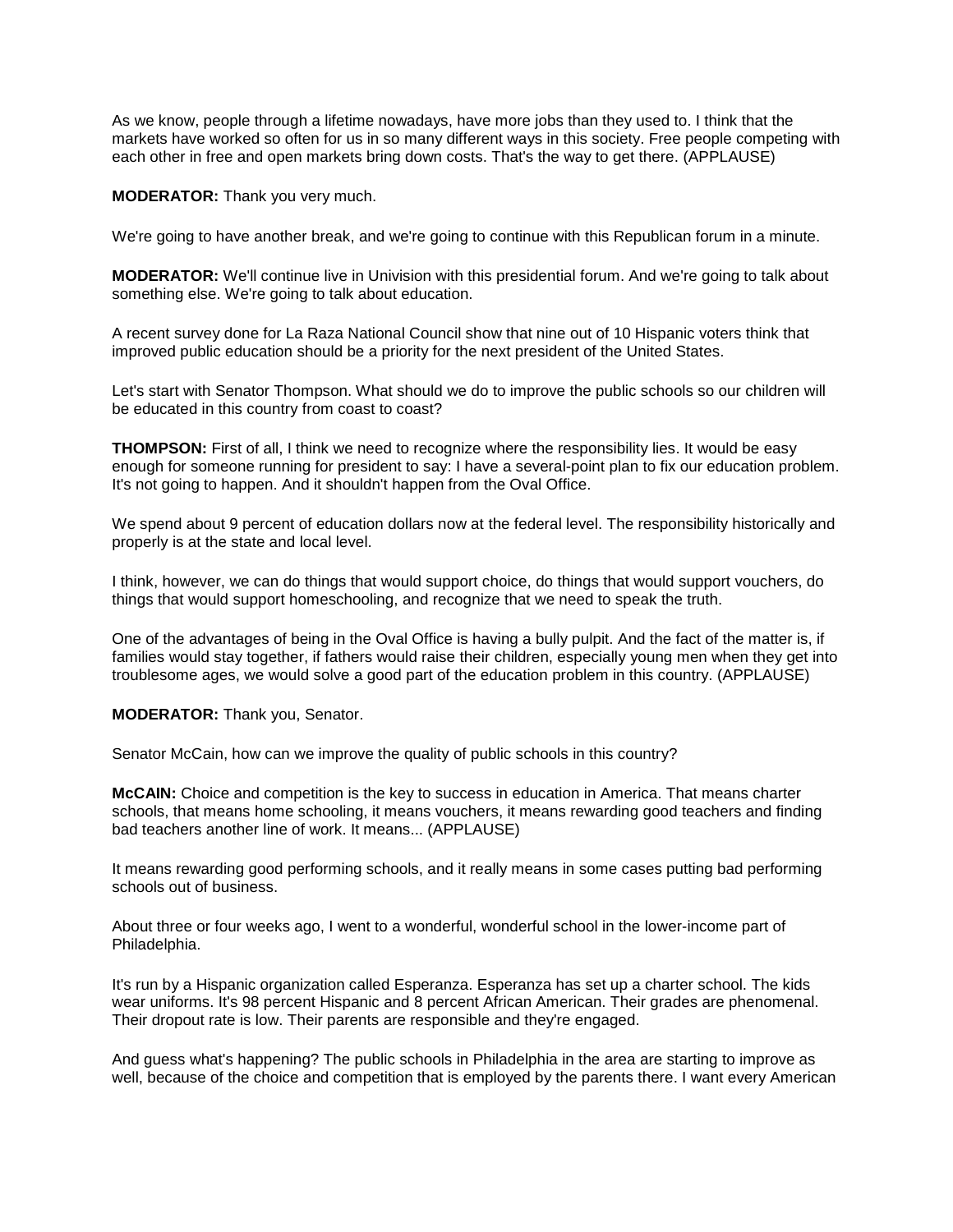parent to have a choice, a choice as to how they want their child educated, and I guarantee you the competition will dramatically increase the level of education in America. (APPLAUSE)

And I applaud our former Governor Bush for the great job he's done on education in Florida and America.

**MODERATOR:** Thank you. Thank you, Senator.

Governor Romney, how can we improve education -- public education in this country?

**ROMNEY:** Well, we've got a pretty good model. If you look at my state, even before I got there, other governors and legislatures worked real hard to improve education. And they did a number of things that made a big difference. One is, they started testing our kids to see who was succeeding, making sure that failing schools were identified and then turning them around. They fought for school choice. When I became governor, I had to protect school choice because the legislature tried to stop it.

And then we also fought for English immersion. We wanted our kids coming to school to learn English from the very beginning. And then we did something that was really extraordinary. We said to every kid that does well on these exams that we put in place before you can graduate from high school, we're going to give you a John and Abigail Adams scholarship, four years tuition-free to our state university or state colleges for all the kids that graduate in the top quarter of their class.

We care about the quality of education. I want to pay better teachers more money. Teachers are underpaid, but I want to evaluate our teachers and see which ones are the best and which ones are not. (APPLAUSE)

And let me tell how our kids are doing. Every two years, we test the kids across the country, the NAPE exam. Our kids -- my kids came out number one in English in fourth and eighth grade, number one in math. In all four tests, our kids came out number one in the nation.

These principles of choice, parental involvement, encouraging high standards, scholarships for our best kids -- these turn our schools into the kind of magnets that they can be for the entire nation.

**MODERATOR:** Thank you, Governor. (APPLAUSE)

We're going to continue talking about education. One our of three Hispanic students don't finish high school. Governor Huckabee, what would you do to stop dropouts of school.

**HUCKABEE:** Well, first of all, the reason a lot of kids don't finish school and they drop out -- and by the way, you're right. The Hispanic dropout rate is significantly higher than the general population.

Six thousand kids, every day, drop out of school, 6,000. You know, the only reason any of us are standing on this stage today is because we have an education. Without it, we wouldn't be here.

An education is empowerment. The lack of it leads us to incredible, just all kinds of obstacles in our path.

And we always talk about we need more math and science, and we, and we're doing a better job. But one of the reasons we have kids failing is not because they're dumb, it's they're bored. They're bored with a curriculum that doesn't touch them.

We have schools that are about perpetuating the schools, not helping the students.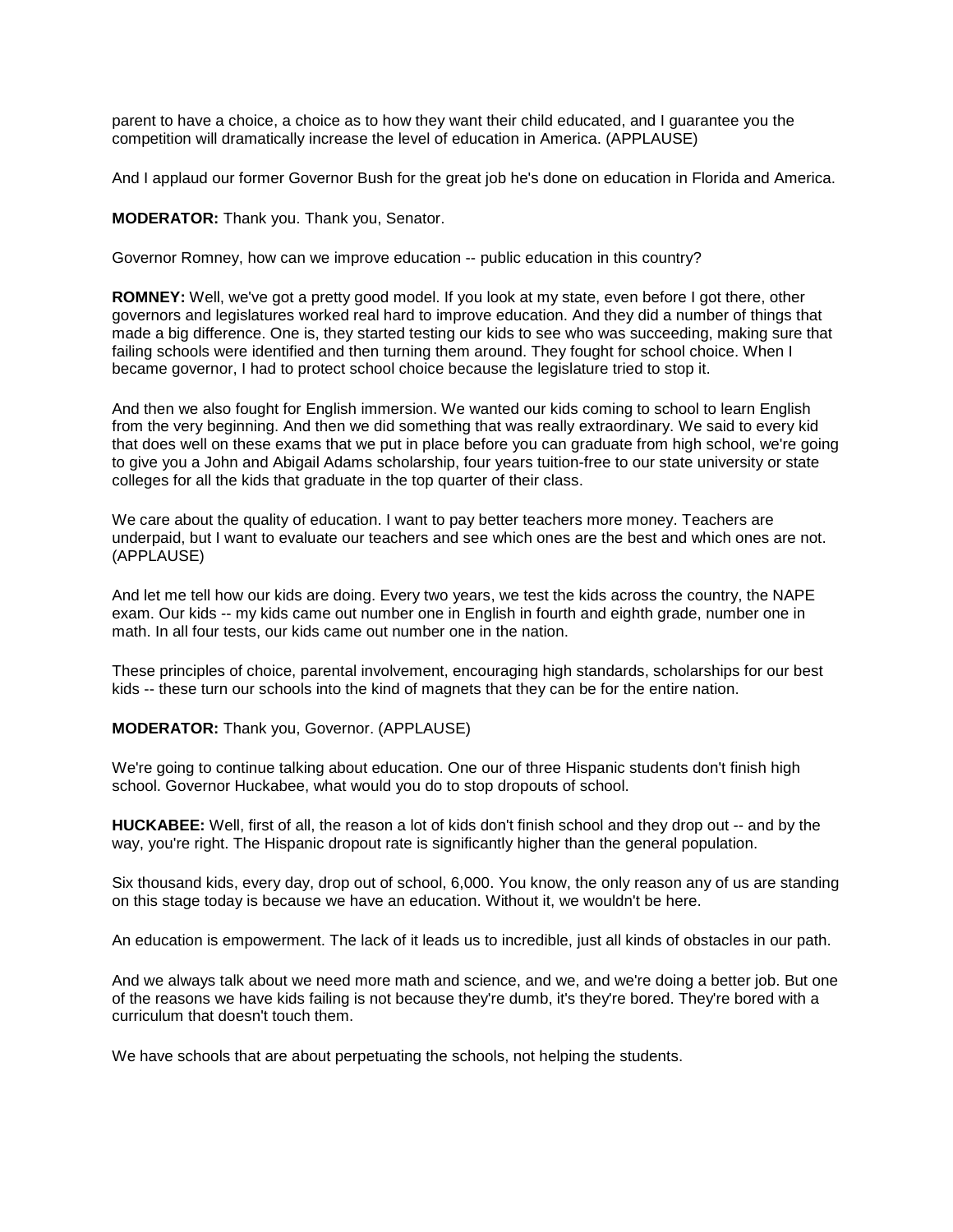I propose launching weapons of mass instruction, making sure that we are launching not only the math and science... (APPLAUSE) ... but music and art programs that touch the right side of the brain, and not only educate the left side of the student's brain. (APPLAUSE)

Because without a creative economy and a creative student, you have a bored student, and that's one of the reasons we see so many of them dropping out. (APPLAUSE)

**MODERATOR:** Mayor Giuliani, dropout among Hispanics, how would you solve that?

**GIULIANI:** Well, you know, Governor Huckabee reminds me of the fact that I'm the product of a Catholic education from the day I started in kindergarten until the day I got out of college. And it was my parents... (APPLAUSE)

It was my parents' choice. They made that choice for me. I wouldn't have known. They made that choice. It was hard for them to afford it. I was fortunate enough to get scholarships along the way to help.

But the reality is, that's really the answer. And we're all saying it in a different way. We can revolutionize public education in this country by allowing for choice.

Has it ever occurred to you that we have the best higher education system in the world, and we have a weakening K-12, including for Hispanic students?

Now, why do we have the best higher education in the world and this K-12 that's under great stress?

Because higher education is based on choice. It's based on you pick a college because you want to go there. The government doesn't force you to go there.

We should allow parents, like my parents were able to do; we should empower them by giving them the money, giving them scholarships, giving them vouchers, let them choose a public school, a private school, a parochial school, a charter school, homeschooling. Let's give the power to the parents, rather than to the government bureaucrats. And we will turn around education within three years. (APPLAUSE)

**MODERATOR:** Congressman Hunter, you know that problem of dropping out of Hispanics...

**HUNTER:** You know, in California there was a great teacher named Jaime Escalante, who taught calculus. And he taught calculus in the barrio so effectively that his kids when they took the test were accused of cheating by the school district because they scored so high.

Jaime Escalante brought to the school system the one thing that we need throughout America, and that is inspiration, because young people are deciding what they want to do when they're in third, fourth, fifth, sixth grade.

And what we're going to have to do -- and incidentally, Jaime Escalante ultimately left that school district and the calculus program went down because he had a run-in with the teachers union. What we have to do in this country is to take away all this old credentialing. We've got to bring in aerospace engineers and pilots and mathematicians and scientists and business-people, and we have to bring in people who can inspire kids at a young age to reach for the stars, and then convince them to work hard enough to get there.

Inspiration, that's how we increase our capability in education. (APPLAUSE)

**MODERATOR:** Thank you.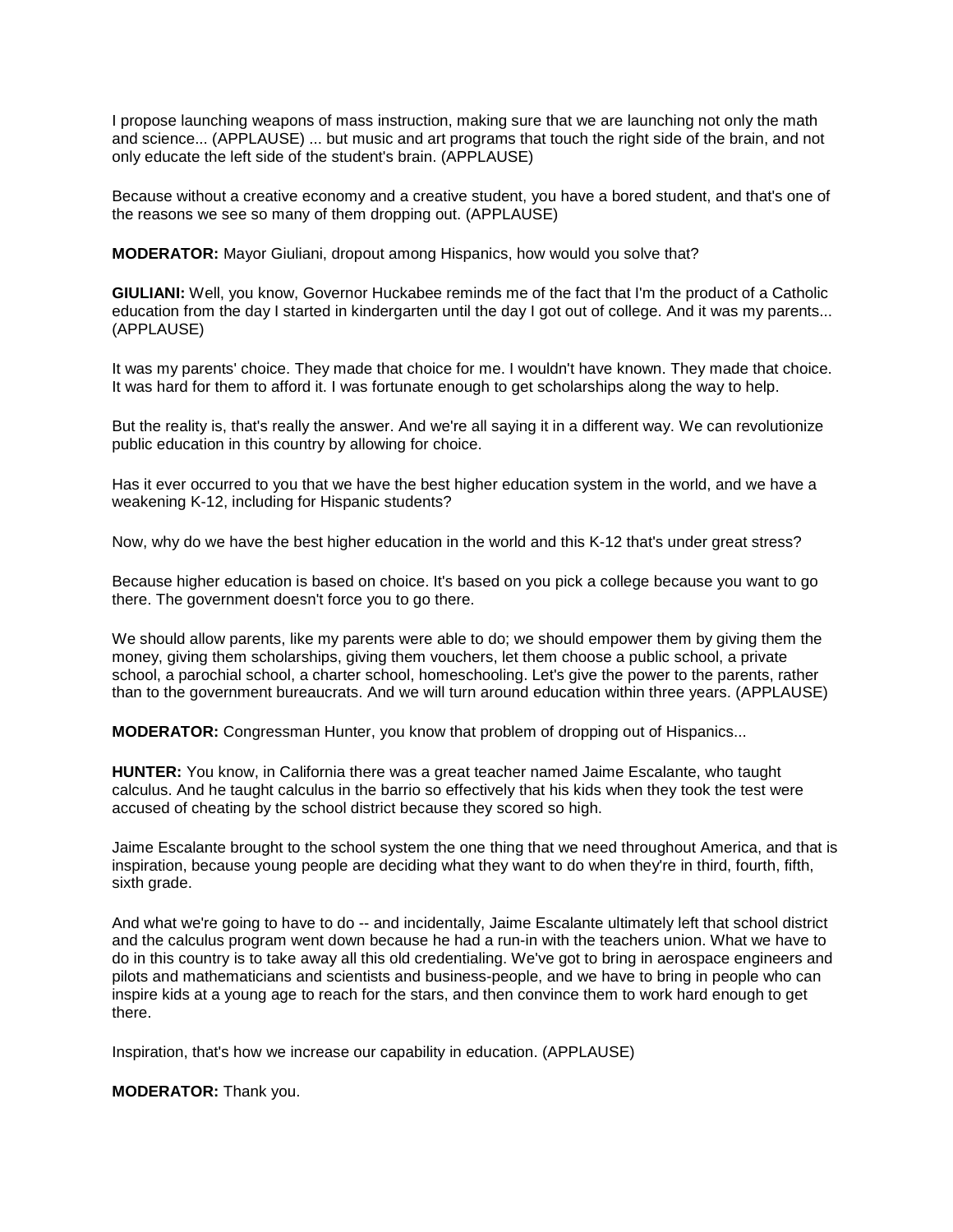Well, we have the last question for all of you. Hispanics are the biggest minority in the United States, and by 2050, we're going to be 25 percent of the population. Three months ago, I asked the same thing to the Democratic candidates.

What would you think would be the biggest contribution from Hispanics, but we want to ask you what is the role -- what role do you think Hispanics will play in the development of our nation and our society?

We're going to start with Governor Huckabee.

**HUCKABEE:** On our coins, it says, E pluribus unum. It means out of many, one. Ronald Reagan said it best. He said that if we go to Germany, we're not Germans, and if we go to Italy, we're not Italians. But anyone who comes to America is an American.

One of the great aspects of this nation is that when people come here and unite with us, they share not just our borders and our boundaries. They share our hopes and our dreams and our aspirations. And if there's any one reason that this country is a magnet for people, and clearly a magnet for many Hispanics who have found hope and opportunity here, it's because they see in this country what we ourselves who live here see. And that is that here, we can dream great dreams and actually can see them.

Our equality is not based on our ancestry, our last name, it's not based on how much money we make. It's based on the intrinsic worth and value that every one of us have. It's why we share something else, and I think that this nation is basically pro-life because we recognize that intrinsic worth. And I think what we offer is an opportunity to raise families and to live dreams and to be free.

# **MODERATOR:** Thank you. (APPLAUSE)

Congressman Hunter, what would be -- what role would Hispanics play in the future of our society?

**HUNTER:** Well, first, I want them to play a role as Republicans. And I want to invite, again, all the young people who are -- registering to vote -- tonight -- to just remember a couple of things. One thing is that that lady in El Salvador who stood there in the line for the elections after a Republican president, Ronald Reagan, had protected El Salvador and provided for free elections, and she had a bullet hole in her arm and she was asked, do you want to go to the aid station, and she said, yes, but first, I vote. So, remember, Republicans stand for freedom.

Secondly, I want you to remember the Republicans stand for life, that the man who founded our party, Abraham Lincoln, did so on the basis of the value of human beings. And lastly, I'd like you to remember that, you know, Democrats think this is a great country because of what government does for people, while Republicans think this is a great country because of what free people do for themselves.

I think Hispanics have a great role with this great nation. (APPLAUSE)

# **MODERATOR:** Thank you.

Senator Thompson, you -- how far can Hispanics get in this country?

**THOMPSON:** I think to help us be as strong as we can be and as good as we can be as Americans, I think the most important thing for Americans to be thinking about tonight is our national security, our future prosperity, for the children coming up behind us and our values.

The Hispanic community is traditionally strong in defending liberty and defending our nation's honor. They have had to fight their way, in many cases, just to come here and become a part of our society.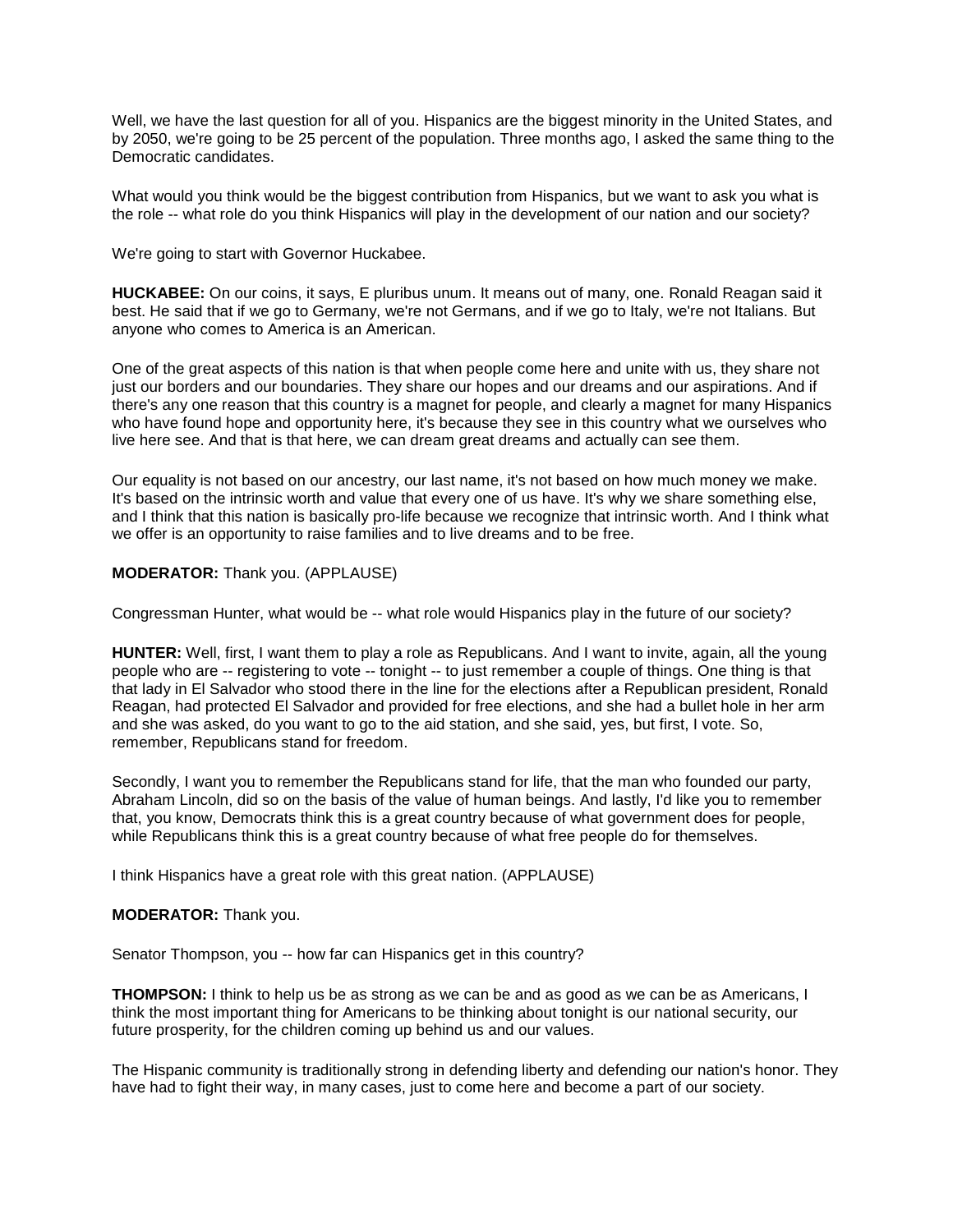The Hispanic community is well-known as having a work ethic that is second to none.

They ask for very little and contribute very much. The Hispanic community is known for their values. They know that marriage is between a man and a woman, for example. They know that the family... (APPLAUSE)

They know that the family is at the center of societies, and strong families build better societies. Those are things that they share with all other citizens of the United States...

**MODERATOR:** Thank you, Senator.

**THOMPSON:** ... and will make for a stronger country. (APPLAUSE)

**MODERATOR:** Senator McCain, your vision of Hispanics in the future.

**McCAIN:** My vision of America in the future when Hispanics are a very large percentage of our population is that we will be enriched. We will be enriched by their music, their culture, their food, their language, and most of all, their love of America.

Most of these people came from places where they were deprived of human rights, whether it be a terrible place like Cuba, or a country like Venezuela, where you have a two-bit dictator, depriving them of their opportunities to move forward.

I know what it's like to be deprived of one's human rights, and I know that one of the things that Hispanics will do is love this country and defend it, and defend the great beauty and wonder of this nation, and keep it a shining city on a hill. (APPLAUSE)

# **MODERATOR:** Congressman Paul?

**PAUL:** The most important thing Hispanics can do is what all Americans do: Join us in our effort to restore our Constitution and our great country. We have lost our way. We have lost our way. We have deserted our traditions on our foreign policy, on our economic policy, our education policy, our monetary policy, and this country is looking for help. And people are joining us now to restore this.

And this is not a Hispanic issue, it's an American issue. What we want is the rule of law so we all have opportunity once again. But we have to not only restore the Constitution, we have to first read it and understand it and what it means to be free in this country once again. (APPLAUSE)

# **MODERATOR:** Mayor Giuliani?

**GIULIANI:** Hispanic Americans have already reached great heights in America. They've contributed so much. I saw that in my city. They pushed us to be better. They have the basic values that make us better, values of family, values of hard work, getting a good job, education as the way to success.

Even when you asked that question, What are Hispanics concerned about?, they're concerned about a good education for their child, they're concerned about having an opportunity to work.

These are basic American values. It's what the Cuban-Americans have done, coming to this country. It was wonderful for us that we had Cuban-Americans come here, it made us better, it made us better Americans.